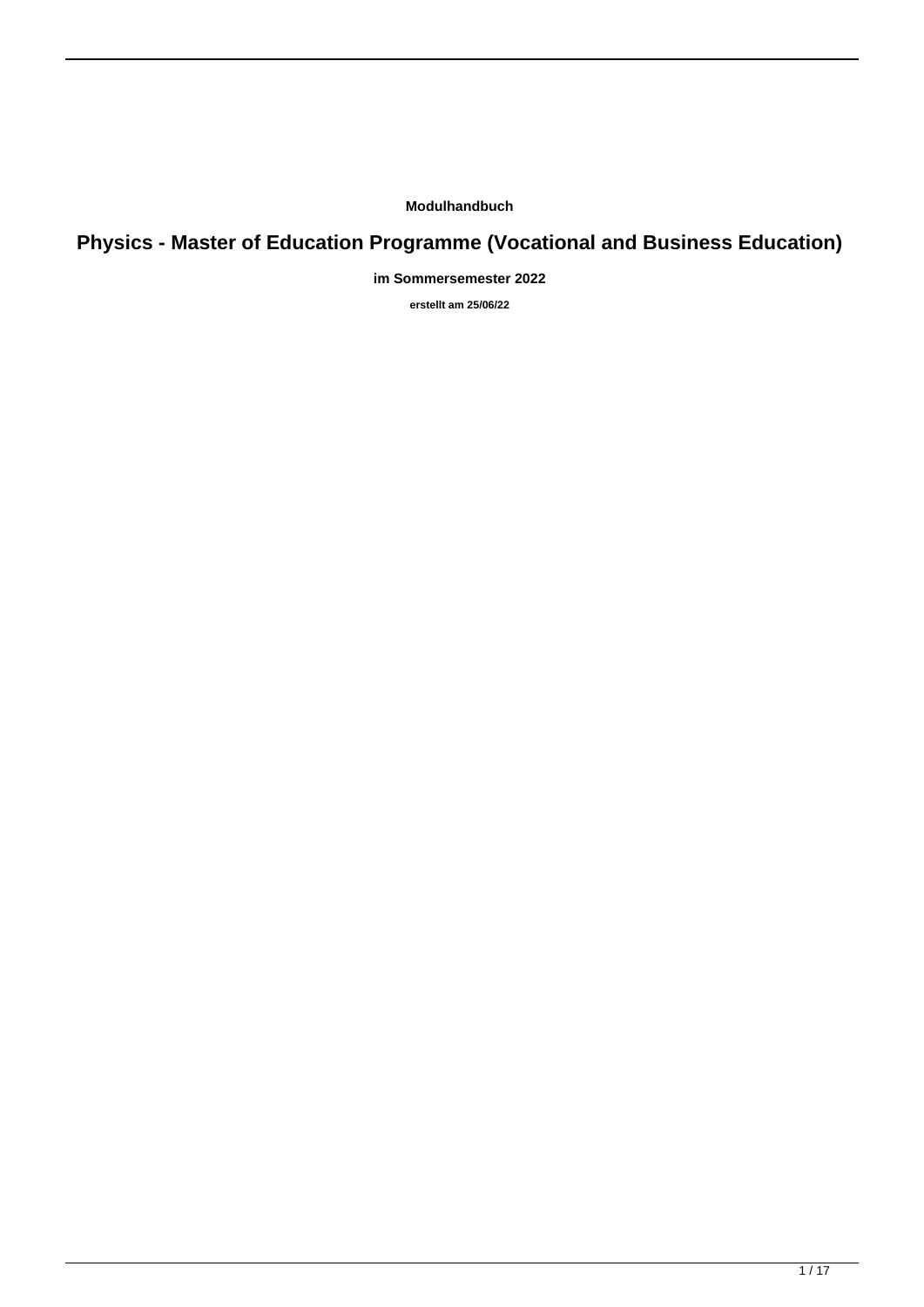| phy030 - Experimental Physics III: Atomic and Molecular Physics |
|-----------------------------------------------------------------|
| phy040 - Experimental Physics IV: Thermodynamics and Statistics |
| phy044 - Experimental Physics IV (Structure of Matter)          |
|                                                                 |
| phy216 - Practical Course with Relation to Profession a         |
| phy220 - Mathematical Methods of Physics                        |
| phy250 - Theoretical Physics I (Mechanics)                      |
|                                                                 |
| phy251 - Theoretical Physics I (Mechanics)                      |
| phy410 - Modern Physics and its Educational Structuring         |
|                                                                 |
| phy430 - Theoretical Physics II: Electrodynamics                |
| mam - Master's Thesis Module                                    |
|                                                                 |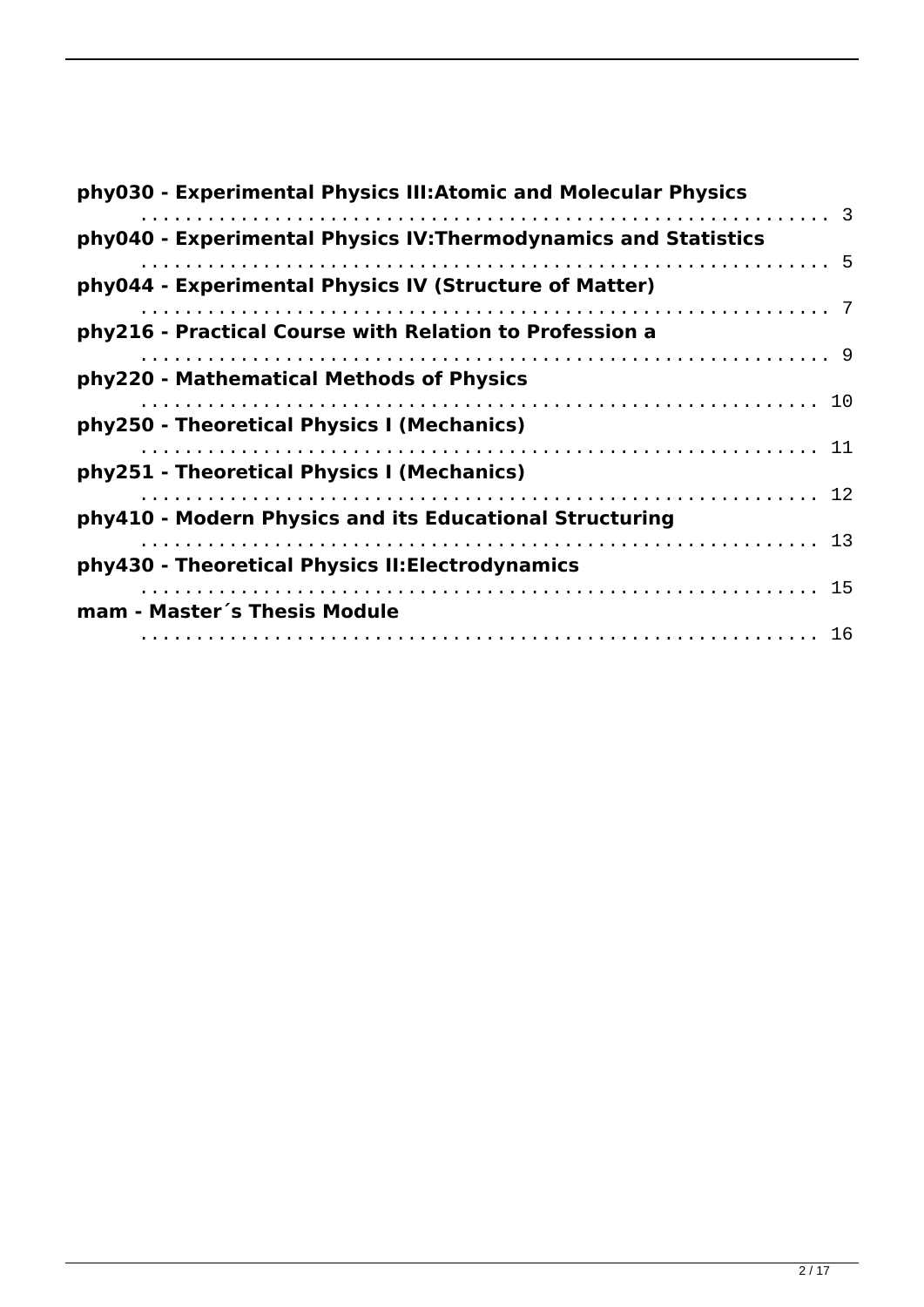#### <span id="page-2-0"></span>**Modules for Physics**

# **Mastermodule**

# **phy030 - Experimental Physics III:Atomic and Molecular Physics**

| Module label                         | <b>Experimental Physics III: Atomic and Molecular Physics</b>                                                                                                                                                                                                                                                                                                                                                                                                                                                                                    |  |  |
|--------------------------------------|--------------------------------------------------------------------------------------------------------------------------------------------------------------------------------------------------------------------------------------------------------------------------------------------------------------------------------------------------------------------------------------------------------------------------------------------------------------------------------------------------------------------------------------------------|--|--|
| Module code                          | phy030                                                                                                                                                                                                                                                                                                                                                                                                                                                                                                                                           |  |  |
| <b>Credit points</b>                 | 6.0 KP                                                                                                                                                                                                                                                                                                                                                                                                                                                                                                                                           |  |  |
| Workload                             | 180 h<br>Präsenzzeit: 84 Stunden Selbststudium: 96 Stunden                                                                                                                                                                                                                                                                                                                                                                                                                                                                                       |  |  |
| Applicability of the module          | Bachelor's Programme Physics (Bachelor) > Aufbaumodule<br>٠<br>Bachelor's Programme Physics, Engineering and Medicine (Bachelor) > Aufbaumodule<br>Dual-Subject Bachelor's Programme Physics (Bachelor) > Basismodule<br>Master of Education Programme (Special Needs Education) Physics (Master of Education) ><br>Mastermodule<br>Master of Education Programme (Vocational and Business Education) Physics (Master of Education) ><br>Mastermodule                                                                                            |  |  |
| Responsible persons                  | Wollenhaupt, Matthias (Module responsibility)                                                                                                                                                                                                                                                                                                                                                                                                                                                                                                    |  |  |
|                                      | Lienau, Christoph (Authorized examiners)                                                                                                                                                                                                                                                                                                                                                                                                                                                                                                         |  |  |
|                                      | Neu, Walter (Authorized examiners)                                                                                                                                                                                                                                                                                                                                                                                                                                                                                                               |  |  |
|                                      | Peinke, Joachim (Authorized examiners)                                                                                                                                                                                                                                                                                                                                                                                                                                                                                                           |  |  |
|                                      | Poppe, Björn (Authorized examiners)                                                                                                                                                                                                                                                                                                                                                                                                                                                                                                              |  |  |
|                                      | Wollenhaupt, Matthias (Authorized examiners)                                                                                                                                                                                                                                                                                                                                                                                                                                                                                                     |  |  |
|                                      | Bayer, Tim-Daniel (Authorized examiners)                                                                                                                                                                                                                                                                                                                                                                                                                                                                                                         |  |  |
|                                      | Borchert, Holger (Authorized examiners)                                                                                                                                                                                                                                                                                                                                                                                                                                                                                                          |  |  |
|                                      | Englert, Lars (Authorized examiners)                                                                                                                                                                                                                                                                                                                                                                                                                                                                                                             |  |  |
|                                      | Kittel, Achim (Authorized examiners)                                                                                                                                                                                                                                                                                                                                                                                                                                                                                                             |  |  |
|                                      | Nilius, Niklas (Authorized examiners)                                                                                                                                                                                                                                                                                                                                                                                                                                                                                                            |  |  |
|                                      | Schäfer, Sascha (Authorized examiners)                                                                                                                                                                                                                                                                                                                                                                                                                                                                                                           |  |  |
| <b>Prerequisites</b>                 | Analysis I und IIa, Lineare Algebra, Experimentalphysik I und II                                                                                                                                                                                                                                                                                                                                                                                                                                                                                 |  |  |
| Skills to be acquired in this module | Die Studierenden erhalten Kenntnisse über die grundlegenden Prinzipien der Atom- und Molekülphysik. Sie<br>erlangen die Fertigkeit, durch Diskussion zentraler Schlüsselexperimente zwischen klassischen und<br>quantenmechanischen Beschreibungen mikroskopischer Materie zu unterscheiden. Sie erwerben die<br>Kompetenz zur Kombination von Kenntnissen aus der Experimentalphysik mit mathematischen und<br>theoretischen Fertigkeiten, um Phänomene der mikroskopischen Physik zu deuten und qualitativ bzw.<br>quantitativ zu beschreiben. |  |  |
| <b>Module contents</b>               | Aufbau des Atoms; Photonen; Spektroskopische Methoden; Welleneigenschaften von Teilchen; Schrödinger-<br>Gleichung, Eigenzustände und Wellenpakete, Modellpotentiale, gebundene und ungebundene Zustände;<br>Drehimpulse und Spin; Wasserstoffatom; Atome mit mehreren Elektronen; Atome in externen Feldern;<br>Ubergangswahrscheinlichkeiten, Absorption und Emission; Laser; Molekülbindung, Näherungsmethoden:<br>LCAO und Heitler London, Rotation und Schwingung von Molekülen; Molekülspektren, Auswahlregeln für<br>Ubergänge.           |  |  |
| <b>Reader's advisory</b>             |                                                                                                                                                                                                                                                                                                                                                                                                                                                                                                                                                  |  |  |
|                                      | 1. W. Demtröder: Experimentalphysik, Band 3: Atome, Moleküle, Festkörper. Springer, Berlin.                                                                                                                                                                                                                                                                                                                                                                                                                                                      |  |  |
|                                      | 2. H. Haken, H. C. Wolf: Molekülphysik und Quantenchemie. Springer, Berlin.                                                                                                                                                                                                                                                                                                                                                                                                                                                                      |  |  |
|                                      | 3. I.V. Hertel, C. P. Schulz: Atome, Moleküle und optische Physik, Springer, Berlin.                                                                                                                                                                                                                                                                                                                                                                                                                                                             |  |  |
|                                      | Weitere Literatur zu speziellen Themen wird in der Vorlesung bekannt gegeben.                                                                                                                                                                                                                                                                                                                                                                                                                                                                    |  |  |
| Links                                |                                                                                                                                                                                                                                                                                                                                                                                                                                                                                                                                                  |  |  |
| Language of instruction              | German                                                                                                                                                                                                                                                                                                                                                                                                                                                                                                                                           |  |  |

**Date 25/06/22**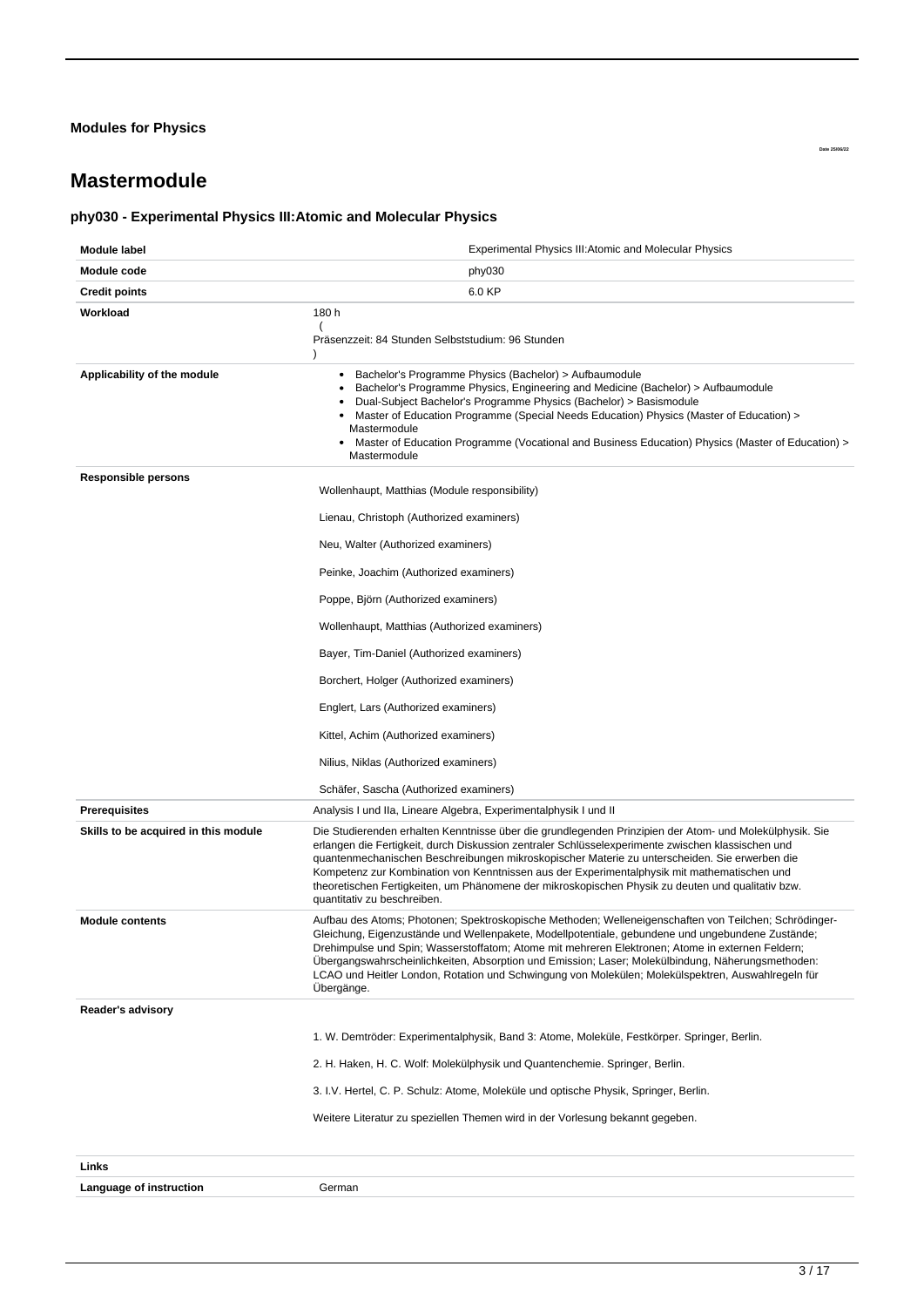| <b>Duration (semesters)</b>                  |                                                                  | 1 Semester                                   |           |                     |                                      |
|----------------------------------------------|------------------------------------------------------------------|----------------------------------------------|-----------|---------------------|--------------------------------------|
| <b>Module frequency</b><br>jährlich          |                                                                  |                                              |           |                     |                                      |
| <b>Module capacity</b>                       |                                                                  | unlimited                                    |           |                     |                                      |
| Reference text                               |                                                                  | Studienleistungen: wöchentliche Übungen      |           |                     |                                      |
| Modullevel / module level                    |                                                                  | BM (Basismodul / Base)                       |           |                     |                                      |
| Modulart / typ of module                     |                                                                  | je nach Studiengang Pflicht oder Wahlpflicht |           |                     |                                      |
| Lehr-/Lernform / Teaching/Learning<br>method |                                                                  | VL: 4 SWS, U: 2 SWS                          |           |                     |                                      |
| Vorkenntnisse / Previous knowledge           | Analysis I und IIa, Lineare Algebra, Experimentalphysik I und II |                                              |           |                     |                                      |
| Examination                                  |                                                                  | Time of examination                          |           | Type of examination |                                      |
| Final exam of module                         |                                                                  |                                              | <b>KL</b> |                     |                                      |
| Course type                                  | Comment                                                          | <b>SWS</b>                                   |           | Frequency           | Workload of compulsory<br>attendance |
| Lecture                                      |                                                                  | 4                                            |           |                     | 56                                   |
| Exercises                                    |                                                                  | 2                                            |           |                     | 28                                   |
| Total time of attendance for the module      |                                                                  |                                              |           |                     | 84 h                                 |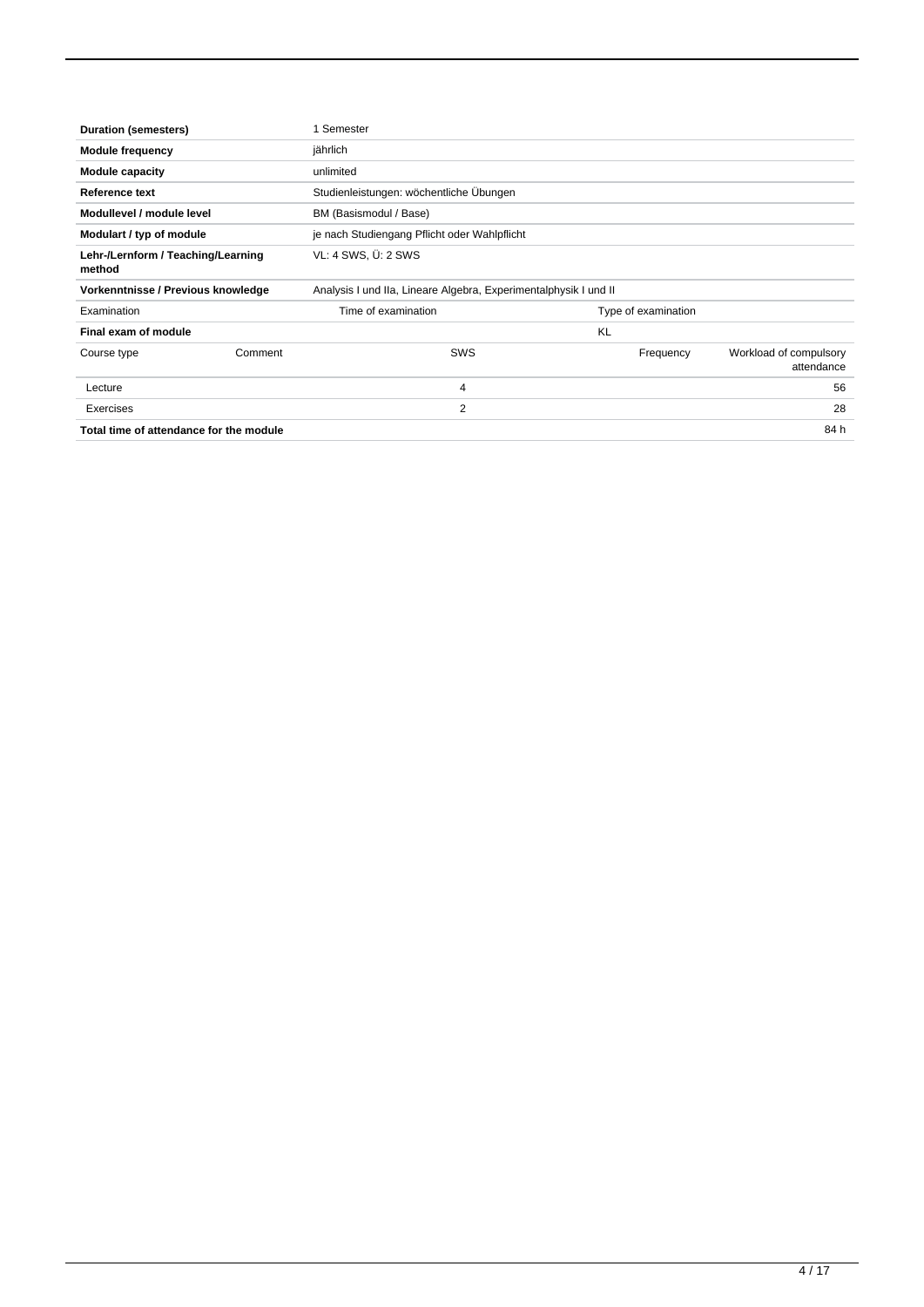# <span id="page-4-0"></span>**phy040 - Experimental Physics IV:Thermodynamics and Statistics**

| Module label                                 | Experimental Physics IV: Thermodynamics and Statistics                                                                                                                                                                                                                                                                                                                                                                                                                                                                                                                                                                                                                                                                                                                                                                                                                                                                                                                                                                                                                                                                                                                                                                                                        |
|----------------------------------------------|---------------------------------------------------------------------------------------------------------------------------------------------------------------------------------------------------------------------------------------------------------------------------------------------------------------------------------------------------------------------------------------------------------------------------------------------------------------------------------------------------------------------------------------------------------------------------------------------------------------------------------------------------------------------------------------------------------------------------------------------------------------------------------------------------------------------------------------------------------------------------------------------------------------------------------------------------------------------------------------------------------------------------------------------------------------------------------------------------------------------------------------------------------------------------------------------------------------------------------------------------------------|
| Module code                                  | phy040                                                                                                                                                                                                                                                                                                                                                                                                                                                                                                                                                                                                                                                                                                                                                                                                                                                                                                                                                                                                                                                                                                                                                                                                                                                        |
| <b>Credit points</b>                         | 6.0 KP                                                                                                                                                                                                                                                                                                                                                                                                                                                                                                                                                                                                                                                                                                                                                                                                                                                                                                                                                                                                                                                                                                                                                                                                                                                        |
| Workload                                     | 180 h                                                                                                                                                                                                                                                                                                                                                                                                                                                                                                                                                                                                                                                                                                                                                                                                                                                                                                                                                                                                                                                                                                                                                                                                                                                         |
|                                              | Präsenzzeit: 84 Stunden Selbststudium: 96 Stunden                                                                                                                                                                                                                                                                                                                                                                                                                                                                                                                                                                                                                                                                                                                                                                                                                                                                                                                                                                                                                                                                                                                                                                                                             |
| Applicability of the module                  | Bachelor's Programme Physics (Bachelor) > Aufbaumodule<br>٠<br>Dual-Subject Bachelor's Programme Physics (Bachelor) > Aufbaumodule<br>Master of Education Programme (Special Needs Education) Physics (Master of Education) ><br>$\bullet$<br>Mastermodule<br>Master of Education Programme (Vocational and Business Education) Physics (Master of Education) ><br>Mastermodule                                                                                                                                                                                                                                                                                                                                                                                                                                                                                                                                                                                                                                                                                                                                                                                                                                                                               |
| <b>Responsible persons</b>                   | Kittel, Achim (Authorized examiners)                                                                                                                                                                                                                                                                                                                                                                                                                                                                                                                                                                                                                                                                                                                                                                                                                                                                                                                                                                                                                                                                                                                                                                                                                          |
|                                              | Lienau, Christoph (Authorized examiners)                                                                                                                                                                                                                                                                                                                                                                                                                                                                                                                                                                                                                                                                                                                                                                                                                                                                                                                                                                                                                                                                                                                                                                                                                      |
|                                              | Nilius, Niklas (Authorized examiners)                                                                                                                                                                                                                                                                                                                                                                                                                                                                                                                                                                                                                                                                                                                                                                                                                                                                                                                                                                                                                                                                                                                                                                                                                         |
|                                              | Peinke, Joachim (Authorized examiners)                                                                                                                                                                                                                                                                                                                                                                                                                                                                                                                                                                                                                                                                                                                                                                                                                                                                                                                                                                                                                                                                                                                                                                                                                        |
|                                              | Reuter, Rainer (Authorized examiners)                                                                                                                                                                                                                                                                                                                                                                                                                                                                                                                                                                                                                                                                                                                                                                                                                                                                                                                                                                                                                                                                                                                                                                                                                         |
|                                              | Schäfer, Sascha (Authorized examiners)                                                                                                                                                                                                                                                                                                                                                                                                                                                                                                                                                                                                                                                                                                                                                                                                                                                                                                                                                                                                                                                                                                                                                                                                                        |
|                                              | Wollenhaupt, Matthias (Authorized examiners)                                                                                                                                                                                                                                                                                                                                                                                                                                                                                                                                                                                                                                                                                                                                                                                                                                                                                                                                                                                                                                                                                                                                                                                                                  |
| <b>Prerequisites</b>                         | Analysis I und IIa, Lineare Algebra, Experimentalphysik I bis III                                                                                                                                                                                                                                                                                                                                                                                                                                                                                                                                                                                                                                                                                                                                                                                                                                                                                                                                                                                                                                                                                                                                                                                             |
| Skills to be acquired in this module         | Die Studierenden erlernen die grundlegenden Prinzipien der phänomenologischen Thermodynamik<br>einschließlich der Anwendungen auf dem Gebiet der Maschinen, sowie der mikroskopischen Thermodynamik<br>und Statistik. Die Grundprinzipien werden auch anhand von Schlüsselexperimenten vermittelt. Die<br>Veranstaltung bereitet auch den Besuch des Moduls Theoretische Physik III (Thermodynamik/Statistik) vor.                                                                                                                                                                                                                                                                                                                                                                                                                                                                                                                                                                                                                                                                                                                                                                                                                                            |
| <b>Module contents</b>                       | Thermodynamische Zustandsgrößen, Hauptsätze der Thermodynamik, ideale und reale Gase,<br>Potentialfunktionen aus der Legendre-Transformation, irreversible Zustandsänderungen, Kreisprozesse,<br>Aggregatzustände, offene Systeme und Phasenübergänge, Wärmeleitung und Diffusion, statistische Ansätze<br>für Gleichvertei- lung im Volumen, Entropieänderungen, kinetische Gastheorie, Boltzmann-, Fermi-Dirac- und<br>Bose-Einstein-Statistik, Maxwell Verteilung, Planckscher Strahler, Zustandsänderungen in Quantensystemen.                                                                                                                                                                                                                                                                                                                                                                                                                                                                                                                                                                                                                                                                                                                            |
| Reader's advisory                            | 1. W. Demtröder: Experimentalphysik, Band 3: Atome, Moleküle, Festkörper. Springer, Berlin,<br>[BIS]http://www.bis.uni-oldenburg.de/katalogsuche/freitext=demtroeder+experimentalphysik+atome 2. St. J.<br>Blundell, K. M. Bl u ndell: Concepts in Thermal Physics, Oxford University Press, Oxford,<br>[BIS]http://www.bis.uni-oldenburg.de/katalogsuche/freitext=blundell+concepts+thermal 3. M. W. Zemansky, R.<br>H. Dittman: Heat and Thermodynamics. McGraw-Hill, New York, [BIS]http://www.bis.uni-<br>oldenburg.de/katalogsuche/freitext=zemansky+heat 4. Van P. Carey: Statistical Thermodynamics and<br>Microscale Thermophysics. Cambridge University Press, Cambridge (UK), [BIS]http://www.bis.uni-<br>oldenburg.de/katalogsuche/freitext=carey+microscale 5. H. B. Callen: Thermodynamics. John Wiley, New York,<br>[BIS]http://www.bis.uni-oldenburg.de/katalogsuche/freitext=callen+thermodynamics 6. C. Kittel, H. Krömer:<br>Physik der Wärme. Oldenbourg, München, [BIS]http://www.bis.uni-<br>oldenburg.de/katalogsuche/freitext=kittel+physik+waerme 7. D. K. Kondepudi, I. Prigogine: Modern<br>Thermodynamics. John Wiley, New York, [BIS]http://www.bis.uni-<br>oldenburg.de/katalogsuche/freitext=kondepudi+prigogine+thermodynamics |
| Links                                        |                                                                                                                                                                                                                                                                                                                                                                                                                                                                                                                                                                                                                                                                                                                                                                                                                                                                                                                                                                                                                                                                                                                                                                                                                                                               |
| Language of instruction                      | German                                                                                                                                                                                                                                                                                                                                                                                                                                                                                                                                                                                                                                                                                                                                                                                                                                                                                                                                                                                                                                                                                                                                                                                                                                                        |
| <b>Duration (semesters)</b>                  | 1 Semester                                                                                                                                                                                                                                                                                                                                                                                                                                                                                                                                                                                                                                                                                                                                                                                                                                                                                                                                                                                                                                                                                                                                                                                                                                                    |
| <b>Module frequency</b>                      | jährlich                                                                                                                                                                                                                                                                                                                                                                                                                                                                                                                                                                                                                                                                                                                                                                                                                                                                                                                                                                                                                                                                                                                                                                                                                                                      |
| <b>Module capacity</b>                       | unlimited                                                                                                                                                                                                                                                                                                                                                                                                                                                                                                                                                                                                                                                                                                                                                                                                                                                                                                                                                                                                                                                                                                                                                                                                                                                     |
| Reference text                               | Studienleistungen: wöchentliche Ubungen                                                                                                                                                                                                                                                                                                                                                                                                                                                                                                                                                                                                                                                                                                                                                                                                                                                                                                                                                                                                                                                                                                                                                                                                                       |
| Modullevel / module level                    | $-$                                                                                                                                                                                                                                                                                                                                                                                                                                                                                                                                                                                                                                                                                                                                                                                                                                                                                                                                                                                                                                                                                                                                                                                                                                                           |
| Modulart / typ of module                     | je nach Studiengang Pflicht oder Wahlpflicht                                                                                                                                                                                                                                                                                                                                                                                                                                                                                                                                                                                                                                                                                                                                                                                                                                                                                                                                                                                                                                                                                                                                                                                                                  |
| Lehr-/Lernform / Teaching/Learning<br>method | VL: 4 SWS, U: 2 SWS                                                                                                                                                                                                                                                                                                                                                                                                                                                                                                                                                                                                                                                                                                                                                                                                                                                                                                                                                                                                                                                                                                                                                                                                                                           |
| Vorkenntnisse / Previous knowledge           | Analysis I und IIa, Lineare Algebra, Experimentalphysik I bis III                                                                                                                                                                                                                                                                                                                                                                                                                                                                                                                                                                                                                                                                                                                                                                                                                                                                                                                                                                                                                                                                                                                                                                                             |
| Examination                                  | Time of examination<br>Type of examination                                                                                                                                                                                                                                                                                                                                                                                                                                                                                                                                                                                                                                                                                                                                                                                                                                                                                                                                                                                                                                                                                                                                                                                                                    |
| Final exam of module                         | KL                                                                                                                                                                                                                                                                                                                                                                                                                                                                                                                                                                                                                                                                                                                                                                                                                                                                                                                                                                                                                                                                                                                                                                                                                                                            |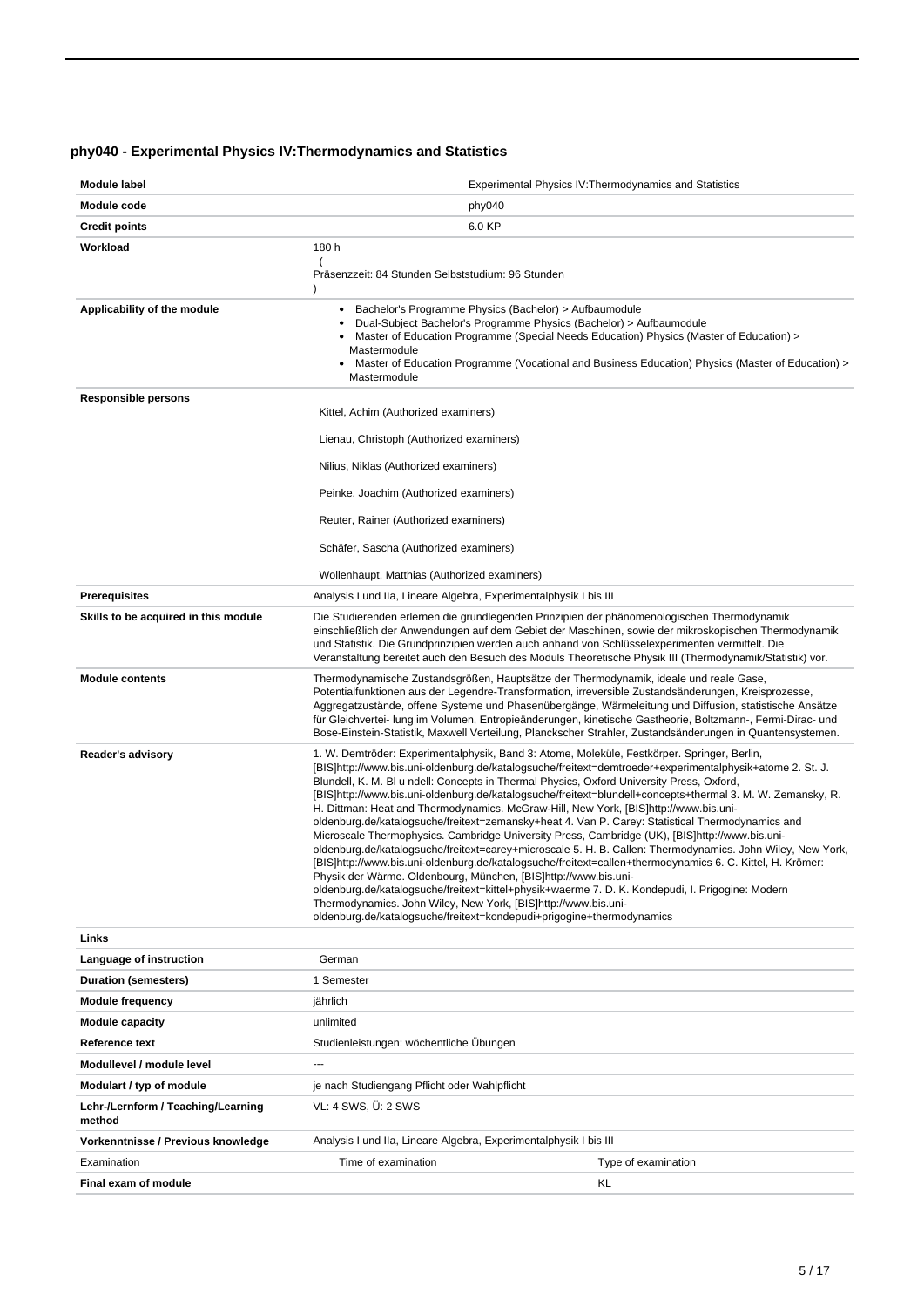| Course type                             | Comment | SWS | Frequency | Workload of compulsory<br>attendance |
|-----------------------------------------|---------|-----|-----------|--------------------------------------|
| Lecture                                 |         |     |           | 56                                   |
| Exercises                               |         |     |           | 28                                   |
| Total time of attendance for the module |         |     |           | 84 h                                 |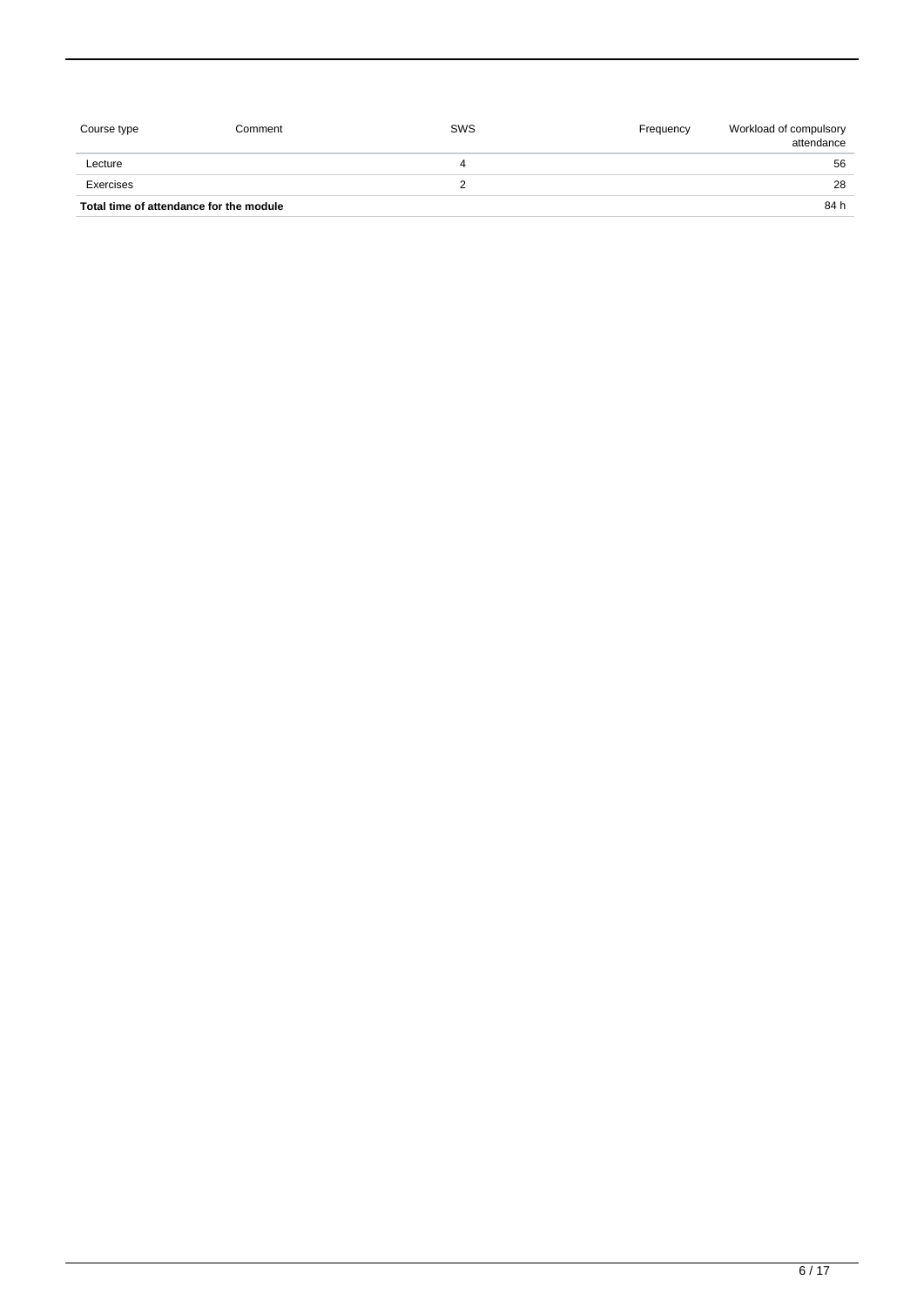# <span id="page-6-0"></span>**phy044 - Experimental Physics IV (Structure of Matter)**

| Module label                                 | Experimental Physics IV (Structure of Matter)                                                                                                                                                                                                                                                                                                                                                                                                                                                                                                                                                                                                                                                                                                                                                                                                                                                                                                                                                                                                                                                                                                                                         |  |  |
|----------------------------------------------|---------------------------------------------------------------------------------------------------------------------------------------------------------------------------------------------------------------------------------------------------------------------------------------------------------------------------------------------------------------------------------------------------------------------------------------------------------------------------------------------------------------------------------------------------------------------------------------------------------------------------------------------------------------------------------------------------------------------------------------------------------------------------------------------------------------------------------------------------------------------------------------------------------------------------------------------------------------------------------------------------------------------------------------------------------------------------------------------------------------------------------------------------------------------------------------|--|--|
| Module code                                  | phy044                                                                                                                                                                                                                                                                                                                                                                                                                                                                                                                                                                                                                                                                                                                                                                                                                                                                                                                                                                                                                                                                                                                                                                                |  |  |
| <b>Credit points</b>                         | 6.0 KP                                                                                                                                                                                                                                                                                                                                                                                                                                                                                                                                                                                                                                                                                                                                                                                                                                                                                                                                                                                                                                                                                                                                                                                |  |  |
| Workload                                     | 180 h                                                                                                                                                                                                                                                                                                                                                                                                                                                                                                                                                                                                                                                                                                                                                                                                                                                                                                                                                                                                                                                                                                                                                                                 |  |  |
| Applicability of the module                  | Dual-Subject Bachelor's Programme Physics (Bachelor) > Aufbaumodule<br>٠<br>Master of Education Programme (Special Needs Education) Physics (Master of Education) ><br>Mastermodule<br>Master of Education Programme (Vocational and Business Education) Physics (Master of Education) ><br>Mastermodule                                                                                                                                                                                                                                                                                                                                                                                                                                                                                                                                                                                                                                                                                                                                                                                                                                                                              |  |  |
| <b>Responsible persons</b>                   | Schäfer, Sascha (Module responsibility)                                                                                                                                                                                                                                                                                                                                                                                                                                                                                                                                                                                                                                                                                                                                                                                                                                                                                                                                                                                                                                                                                                                                               |  |  |
|                                              | Kittel, Achim (Authorized examiners)                                                                                                                                                                                                                                                                                                                                                                                                                                                                                                                                                                                                                                                                                                                                                                                                                                                                                                                                                                                                                                                                                                                                                  |  |  |
|                                              | Lienau, Christoph (Authorized examiners)                                                                                                                                                                                                                                                                                                                                                                                                                                                                                                                                                                                                                                                                                                                                                                                                                                                                                                                                                                                                                                                                                                                                              |  |  |
|                                              | Nilius, Niklas (Authorized examiners)                                                                                                                                                                                                                                                                                                                                                                                                                                                                                                                                                                                                                                                                                                                                                                                                                                                                                                                                                                                                                                                                                                                                                 |  |  |
|                                              | Peinke, Joachim (Authorized examiners)                                                                                                                                                                                                                                                                                                                                                                                                                                                                                                                                                                                                                                                                                                                                                                                                                                                                                                                                                                                                                                                                                                                                                |  |  |
|                                              | Schäfer, Sascha (Authorized examiners)                                                                                                                                                                                                                                                                                                                                                                                                                                                                                                                                                                                                                                                                                                                                                                                                                                                                                                                                                                                                                                                                                                                                                |  |  |
|                                              | Wollenhaupt, Matthias (Authorized examiners)                                                                                                                                                                                                                                                                                                                                                                                                                                                                                                                                                                                                                                                                                                                                                                                                                                                                                                                                                                                                                                                                                                                                          |  |  |
| <b>Prerequisites</b>                         | Empfehlungen: Experimentalphysik I bis III, Mathematische Methoden der Physik                                                                                                                                                                                                                                                                                                                                                                                                                                                                                                                                                                                                                                                                                                                                                                                                                                                                                                                                                                                                                                                                                                         |  |  |
| Skills to be acquired in this module         | Die Studierenden erlernen im ersten Teil die grundlegenden Prinzipien der phänomenologischen<br>Thermodynamik einschließlich der Anwendungen auf dem Gebiet der Maschinen, sowie der mikroskopischen<br>Thermodynamik und Statistik. Die Grundprinzipien werden auch anhand von Schlüsselexperimenten vermittelt,<br>die auch in ihrer späteren Berufspraxis in der Schule eine Rolle spielen. Im zweiten Teil erwerben die<br>Studierenden Kenntnisse über Phänomene der Festkörperphysik (Halbleiterphysik, Photovoltaik,<br>Tieftemperaturphysik, Supraleitung). Sie erlangen Fertigkeiten zur Anwendung grundlegender Methoden und<br>Prinzipien der Beschreibung von Festkörperphänomenen (Symmetrien, reziproker Raum, Modenspektren,<br>Wechselwirkungen, starke und schwache Elektronenbindung, makroskopische Quantenphänomene,<br>Beschreibung der Störung der periodischen Gitterstruktur). Sie bauen Kompetenzen zur Erfassung der<br>Funktion von technisch relevanten Bauteilen als eine Grundlage der Vermittlung im Berufsfeld Schule.<br>Außerdem erlangen sie Kompetenzen zur gesellschaftspolitischen Einordnung der Konsequenzen von<br>physikalischer Forschung. |  |  |
| <b>Module contents</b>                       | Teil 1: Thermodynamische Zustandsgrößen, Hauptsätze der Thermodynamik, ideale und reale Gase,<br>irreversible Zustandsänderungen, Kreisprozesse, Aggregatzustände, offene Systeme und Phasenübergänge,<br>Wärmeleitung und Diffusion, statistische Ansätze für Gleichverteilung im Volumen, Entropieänderungen,<br>kinetische Gastheorie, Boltzmann-, Fermi-Dirac- und Bose-Einstein-Statistik, Maxwell Verteilung, Planckscher<br>Strahler. Teil 2: Kristallstrukturen und Symmetrien, Bravais-Gitter, Translationssymmetrie und reziprokes Gitter,<br>Bindungsenergien und Bindungstypen (kovalente, ionische, van der Waals, metallische und<br>Wasserstoffbrücken-Bindung), Dynamik der Kristallgitter, Phononen, spez. Wärme, Wärmeleitung und Umklapp-<br>Prozesse, Elektronen in Festkörpern, quasifreies Elektronengas, Zustandsdichten und Ferminiveau, Elektronen<br>im periodischen Potential, Blochtheorem, Bänderschema, Metalle/Isolatoren, neue Materialien                                                                                                                                                                                                            |  |  |
| Reader's advisory                            | - W. Demtröder: Experimentalphysik, Band 3: Atome, Moleküle, Festkörper. Springer, Berlin, BIS, 2006 - St. J.<br>Blundell, K. M. Blundell: Concepts in Thermal Physics, Oxford University Press, Oxford, BIS, 2009 - M. W.<br>Zemansky, R. H. Dittman: Heat and Thermodynamics. McGraw-Hill, New York, BIS, 1997 - C. Kittel, H. Krömer:<br>Physik der Wärme. Oldenbourg, München, BIS, 2001 - N. W. Ashcroft, N. D. Mermin: Festkörperphysik.<br>Oldenbourg, München, BIS, 2012 - H. Ibach, H. Lüth: Festkörperphysik. Springer, Berlin, BIS, 2008 - S.<br>Hunklinger: Festkörperphysik, Oldenbourg, München, BIS, 2011 - K. Kopitzki: Einführung in die<br>Festkörperphysik. Teubner, Stuttgart, BIS, 2012                                                                                                                                                                                                                                                                                                                                                                                                                                                                          |  |  |
| Links                                        |                                                                                                                                                                                                                                                                                                                                                                                                                                                                                                                                                                                                                                                                                                                                                                                                                                                                                                                                                                                                                                                                                                                                                                                       |  |  |
| Language of instruction                      | German                                                                                                                                                                                                                                                                                                                                                                                                                                                                                                                                                                                                                                                                                                                                                                                                                                                                                                                                                                                                                                                                                                                                                                                |  |  |
| Duration (semesters)                         | 1 Semester                                                                                                                                                                                                                                                                                                                                                                                                                                                                                                                                                                                                                                                                                                                                                                                                                                                                                                                                                                                                                                                                                                                                                                            |  |  |
| <b>Module frequency</b>                      | jährlich                                                                                                                                                                                                                                                                                                                                                                                                                                                                                                                                                                                                                                                                                                                                                                                                                                                                                                                                                                                                                                                                                                                                                                              |  |  |
| <b>Module capacity</b>                       | unlimited                                                                                                                                                                                                                                                                                                                                                                                                                                                                                                                                                                                                                                                                                                                                                                                                                                                                                                                                                                                                                                                                                                                                                                             |  |  |
| Modullevel / module level                    |                                                                                                                                                                                                                                                                                                                                                                                                                                                                                                                                                                                                                                                                                                                                                                                                                                                                                                                                                                                                                                                                                                                                                                                       |  |  |
| Modulart / typ of module                     | je nach Studiengang Pflicht oder Wahlpflicht                                                                                                                                                                                                                                                                                                                                                                                                                                                                                                                                                                                                                                                                                                                                                                                                                                                                                                                                                                                                                                                                                                                                          |  |  |
| Lehr-/Lernform / Teaching/Learning<br>method |                                                                                                                                                                                                                                                                                                                                                                                                                                                                                                                                                                                                                                                                                                                                                                                                                                                                                                                                                                                                                                                                                                                                                                                       |  |  |
| Vorkenntnisse / Previous knowledge           |                                                                                                                                                                                                                                                                                                                                                                                                                                                                                                                                                                                                                                                                                                                                                                                                                                                                                                                                                                                                                                                                                                                                                                                       |  |  |
| Examination                                  | Time of examination<br>Type of examination                                                                                                                                                                                                                                                                                                                                                                                                                                                                                                                                                                                                                                                                                                                                                                                                                                                                                                                                                                                                                                                                                                                                            |  |  |
| Final exam of module                         | KL                                                                                                                                                                                                                                                                                                                                                                                                                                                                                                                                                                                                                                                                                                                                                                                                                                                                                                                                                                                                                                                                                                                                                                                    |  |  |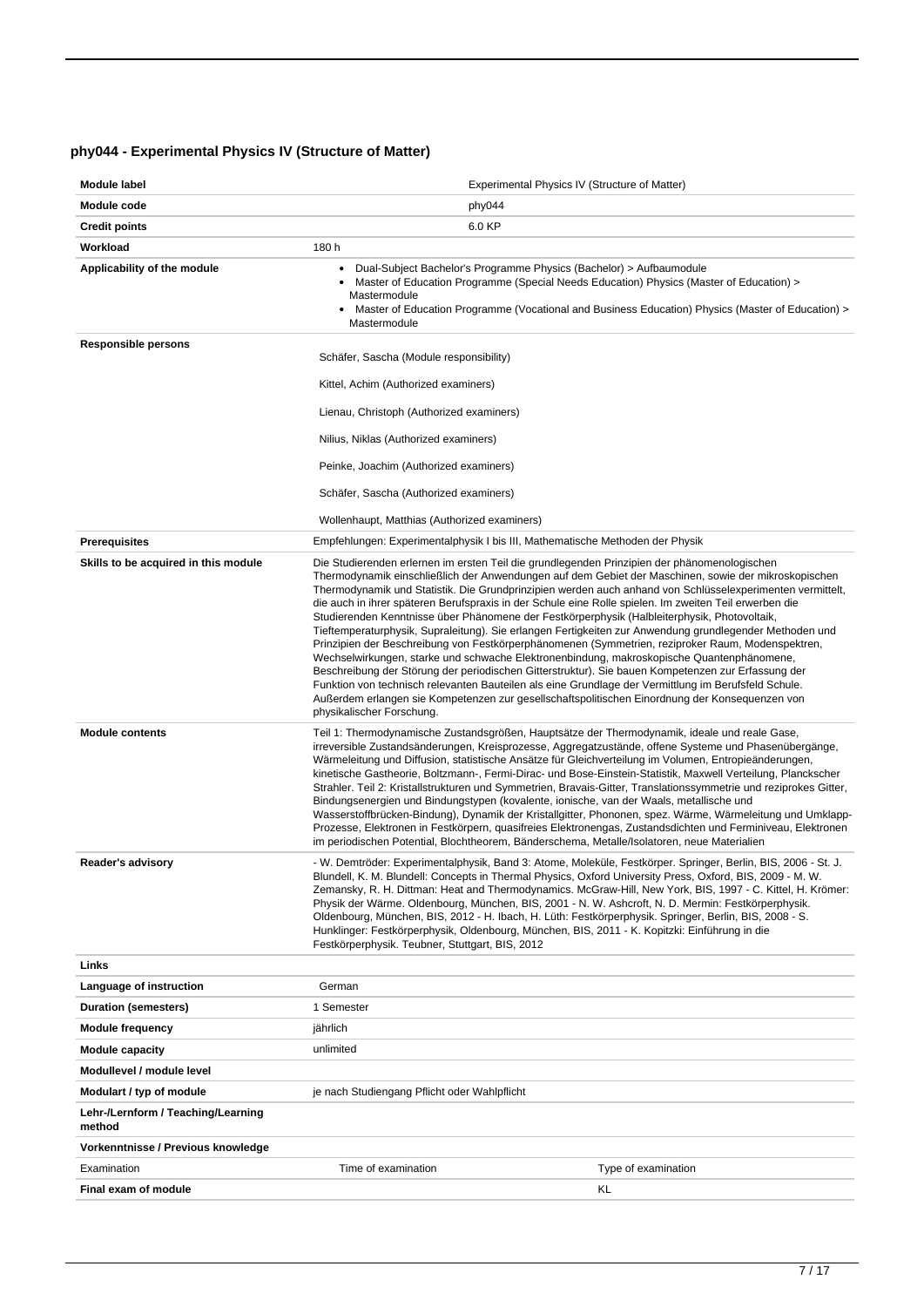| Course type                             | Comment | SWS | Frequency | Workload of compulsory<br>attendance |
|-----------------------------------------|---------|-----|-----------|--------------------------------------|
| Lecture                                 |         | 4   | $- -$     | 56                                   |
| Exercises                               |         |     | $- -$     | 28                                   |
| Total time of attendance for the module |         |     |           | 84 h                                 |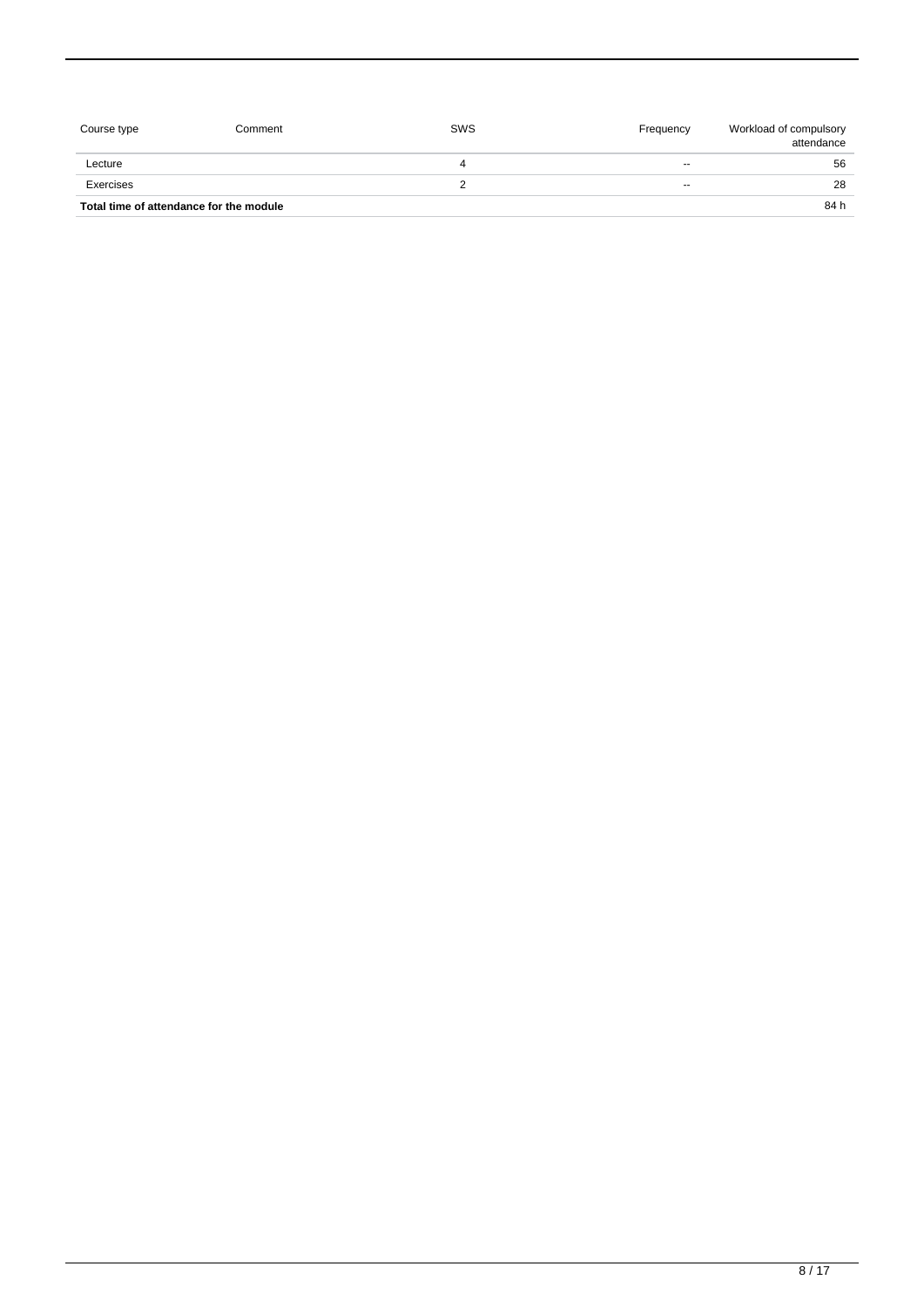### <span id="page-8-0"></span>**phy216 - Practical Course with Relation to Profession a**

| <b>Module label</b>                          |         | Practical Course with Relation to Profession a                                                                                 |                          |                                      |  |
|----------------------------------------------|---------|--------------------------------------------------------------------------------------------------------------------------------|--------------------------|--------------------------------------|--|
| Module code                                  |         | phy216                                                                                                                         |                          |                                      |  |
| <b>Credit points</b>                         |         | 9.0 KP                                                                                                                         |                          |                                      |  |
| Workload                                     |         | 270 h                                                                                                                          |                          |                                      |  |
| Applicability of the module                  |         | Master of Education Programme (Vocational and Business Education) Physics (Master of Education) ><br>$\bullet$<br>Mastermodule |                          |                                      |  |
| <b>Responsible persons</b>                   |         | Komorek, Michael (Module responsibility)                                                                                       |                          |                                      |  |
|                                              |         | Hofmann, Josefine (Authorized examiners)                                                                                       |                          |                                      |  |
|                                              |         | Komorek, Michael (Authorized examiners)                                                                                        |                          |                                      |  |
|                                              |         | Richter, Christiane (Authorized examiners)                                                                                     |                          |                                      |  |
|                                              |         | Rieß, Falk (Authorized examiners)                                                                                              |                          |                                      |  |
|                                              |         | Roskam, Annika (Authorized examiners)                                                                                          |                          |                                      |  |
|                                              |         | Sajons, Christin Marie (Authorized examiners)                                                                                  |                          |                                      |  |
|                                              |         | Striligka, Anastasia (Authorized examiners)                                                                                    |                          |                                      |  |
|                                              |         | Bliesmer, Kai (Authorized examiners)                                                                                           |                          |                                      |  |
| <b>Prerequisites</b>                         |         |                                                                                                                                |                          |                                      |  |
| Skills to be acquired in this module         |         |                                                                                                                                |                          |                                      |  |
| <b>Module contents</b>                       |         |                                                                                                                                |                          |                                      |  |
| Reader's advisory                            |         |                                                                                                                                |                          |                                      |  |
| Links                                        |         |                                                                                                                                |                          |                                      |  |
| Languages of instruction                     |         |                                                                                                                                |                          |                                      |  |
| <b>Duration (semesters)</b>                  |         | 1 Semester                                                                                                                     |                          |                                      |  |
| <b>Module frequency</b>                      |         |                                                                                                                                |                          |                                      |  |
| <b>Module capacity</b>                       |         | unlimited                                                                                                                      |                          |                                      |  |
| Modullevel / module level                    |         |                                                                                                                                |                          |                                      |  |
| Modulart / typ of module                     |         | je nach Studiengang Pflicht oder Wahlpflicht                                                                                   |                          |                                      |  |
| Lehr-/Lernform / Teaching/Learning<br>method |         |                                                                                                                                |                          |                                      |  |
| Vorkenntnisse / Previous knowledge           |         |                                                                                                                                |                          |                                      |  |
| Examination                                  |         | Time of examination                                                                                                            | Type of examination      |                                      |  |
| Final exam of module                         |         |                                                                                                                                | M                        |                                      |  |
| Course type                                  | Comment | SWS                                                                                                                            | Frequency                | Workload of compulsory<br>attendance |  |
| Seminar                                      |         |                                                                                                                                | $\overline{\phantom{a}}$ | 0                                    |  |
| Practical training                           |         | $\overline{2}$                                                                                                                 | SuSe or WiSe             | 28                                   |  |
| Total time of attendance for the module      |         |                                                                                                                                |                          | 28h                                  |  |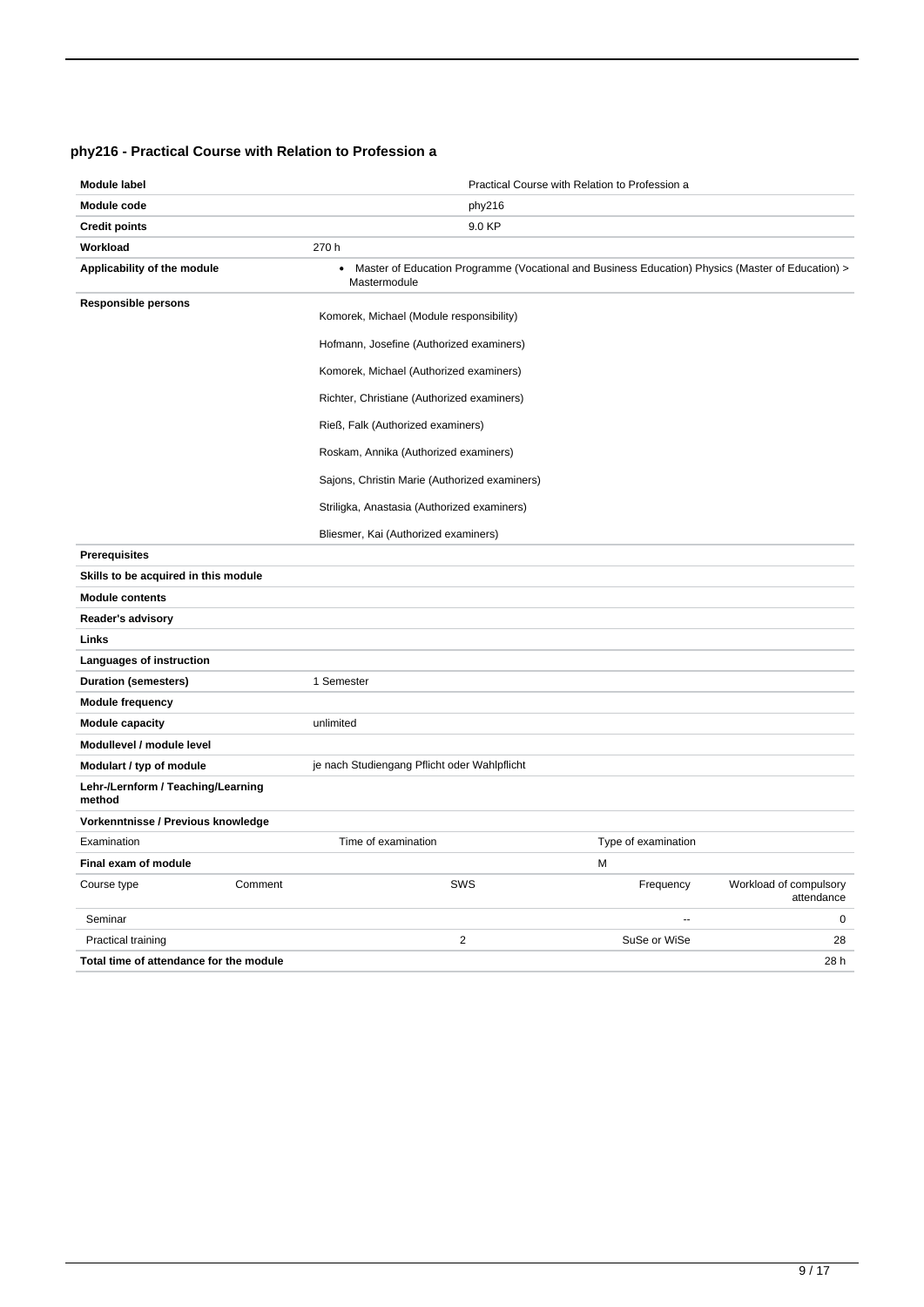# <span id="page-9-0"></span>**phy220 - Mathematical Methods of Physics**

| <b>Module label</b>                          | Mathematical Methods of Physics                                                                                                                                                                                                                                                                                                                                                                                                                                                                                                                               |                                                                                                                                                                                                                                                                                                                                      |  |  |
|----------------------------------------------|---------------------------------------------------------------------------------------------------------------------------------------------------------------------------------------------------------------------------------------------------------------------------------------------------------------------------------------------------------------------------------------------------------------------------------------------------------------------------------------------------------------------------------------------------------------|--------------------------------------------------------------------------------------------------------------------------------------------------------------------------------------------------------------------------------------------------------------------------------------------------------------------------------------|--|--|
| <b>Module code</b>                           | phy220                                                                                                                                                                                                                                                                                                                                                                                                                                                                                                                                                        |                                                                                                                                                                                                                                                                                                                                      |  |  |
| <b>Credit points</b>                         | 6.0 KP                                                                                                                                                                                                                                                                                                                                                                                                                                                                                                                                                        |                                                                                                                                                                                                                                                                                                                                      |  |  |
| Workload                                     | 180 h                                                                                                                                                                                                                                                                                                                                                                                                                                                                                                                                                         |                                                                                                                                                                                                                                                                                                                                      |  |  |
| Applicability of the module                  | Dual-Subject Bachelor's Programme Physics (Bachelor) > Aufbaumodule<br>$\bullet$<br>Master of Education Programme (Vocational and Business Education) Physics (Master of Education) ><br>$\bullet$<br>Mastermodule                                                                                                                                                                                                                                                                                                                                            |                                                                                                                                                                                                                                                                                                                                      |  |  |
| <b>Responsible persons</b>                   | Petrovic, Cornelia (Module responsibility)                                                                                                                                                                                                                                                                                                                                                                                                                                                                                                                    |                                                                                                                                                                                                                                                                                                                                      |  |  |
|                                              | Petrovic, Cornelia (Authorized examiners)                                                                                                                                                                                                                                                                                                                                                                                                                                                                                                                     |                                                                                                                                                                                                                                                                                                                                      |  |  |
| <b>Prerequisites</b>                         |                                                                                                                                                                                                                                                                                                                                                                                                                                                                                                                                                               |                                                                                                                                                                                                                                                                                                                                      |  |  |
| Skills to be acquired in this module         | angewandten Physik.                                                                                                                                                                                                                                                                                                                                                                                                                                                                                                                                           | Vermittlung grundlegender und fortgeschrittener Kenntnisse mathematischer Methoden der Physik und Erwerb<br>praktischer Fähigkeiten zur Anwendung dieser Methoden auf physikalische Probleme. Diese Kenntnisse bieten<br>die Grundlage zur Lösung mathematischer Probleme in allen Bereichen der theoretischen, experimentellen und  |  |  |
| <b>Module contents</b>                       | Im 1. Semester werden Grundkenntnisse wiederholt und erweitert: Vektorrechnung, Differential- und<br>Integralrechnung in 1D, elementare Funktionen einschließlich trigonometrischer Funktionen und<br>Expontialfunktion, Taylorreihen und Potenzreihen, komplexe Zahlen, gewöhnliche Differentialgleichungen.<br>Themen des 2. Semesters sind: Felder, partielle und totale Ableitung, Gradient, Divergenz und Rotation,<br>Koordinatensysteme, Wegintegrale, Oberflächenintegrale, Volumenintegrale, Integralsätze von Gauß und<br>Stokes, Eigenwertproblem. |                                                                                                                                                                                                                                                                                                                                      |  |  |
| Reader's advisory                            | der Mathematik, Europa Lehrmittel, Edition Harri Deutsch, 2016.                                                                                                                                                                                                                                                                                                                                                                                                                                                                                               | - Weltner, Klaus: Mathematik für Physiker und Ingenieure, Springer Spektrum, Band 1 und 2, 2013. - Schulz,<br>Herrmann: Physik mit Bleistift, Europa Lehrmittel, Edition Harri Deutsch, 2013. - Großmann, Siegfried:<br>Mathematischer Einführungskurs für die Physik, Springer Vieweg, 2012. - Bronstein, I.N., et al.: Taschenbuch |  |  |
| Links                                        |                                                                                                                                                                                                                                                                                                                                                                                                                                                                                                                                                               |                                                                                                                                                                                                                                                                                                                                      |  |  |
| Language of instruction                      | German                                                                                                                                                                                                                                                                                                                                                                                                                                                                                                                                                        |                                                                                                                                                                                                                                                                                                                                      |  |  |
| <b>Duration (semesters)</b>                  | 2 Semester                                                                                                                                                                                                                                                                                                                                                                                                                                                                                                                                                    |                                                                                                                                                                                                                                                                                                                                      |  |  |
| <b>Module frequency</b>                      | jährlich                                                                                                                                                                                                                                                                                                                                                                                                                                                                                                                                                      |                                                                                                                                                                                                                                                                                                                                      |  |  |
| <b>Module capacity</b>                       | unlimited                                                                                                                                                                                                                                                                                                                                                                                                                                                                                                                                                     |                                                                                                                                                                                                                                                                                                                                      |  |  |
| Modullevel / module level                    | AM (Aufbaumodul / Composition)                                                                                                                                                                                                                                                                                                                                                                                                                                                                                                                                |                                                                                                                                                                                                                                                                                                                                      |  |  |
| Modulart / typ of module                     | je nach Studiengang Pflicht oder Wahlpflicht                                                                                                                                                                                                                                                                                                                                                                                                                                                                                                                  |                                                                                                                                                                                                                                                                                                                                      |  |  |
| Lehr-/Lernform / Teaching/Learning<br>method |                                                                                                                                                                                                                                                                                                                                                                                                                                                                                                                                                               |                                                                                                                                                                                                                                                                                                                                      |  |  |
| Vorkenntnisse / Previous knowledge           |                                                                                                                                                                                                                                                                                                                                                                                                                                                                                                                                                               |                                                                                                                                                                                                                                                                                                                                      |  |  |
| Examination                                  | Time of examination                                                                                                                                                                                                                                                                                                                                                                                                                                                                                                                                           | Type of examination                                                                                                                                                                                                                                                                                                                  |  |  |
| Final exam of module                         |                                                                                                                                                                                                                                                                                                                                                                                                                                                                                                                                                               | G                                                                                                                                                                                                                                                                                                                                    |  |  |
| Comment<br>Course type                       | SWS                                                                                                                                                                                                                                                                                                                                                                                                                                                                                                                                                           | Frequency<br>Workload of compulsory<br>attendance                                                                                                                                                                                                                                                                                    |  |  |
| Lecture                                      | $\overline{2}$                                                                                                                                                                                                                                                                                                                                                                                                                                                                                                                                                | 28                                                                                                                                                                                                                                                                                                                                   |  |  |
| <b>Exercises</b>                             | $\overline{2}$                                                                                                                                                                                                                                                                                                                                                                                                                                                                                                                                                | 28                                                                                                                                                                                                                                                                                                                                   |  |  |
| Total time of attendance for the module      |                                                                                                                                                                                                                                                                                                                                                                                                                                                                                                                                                               | 56 h                                                                                                                                                                                                                                                                                                                                 |  |  |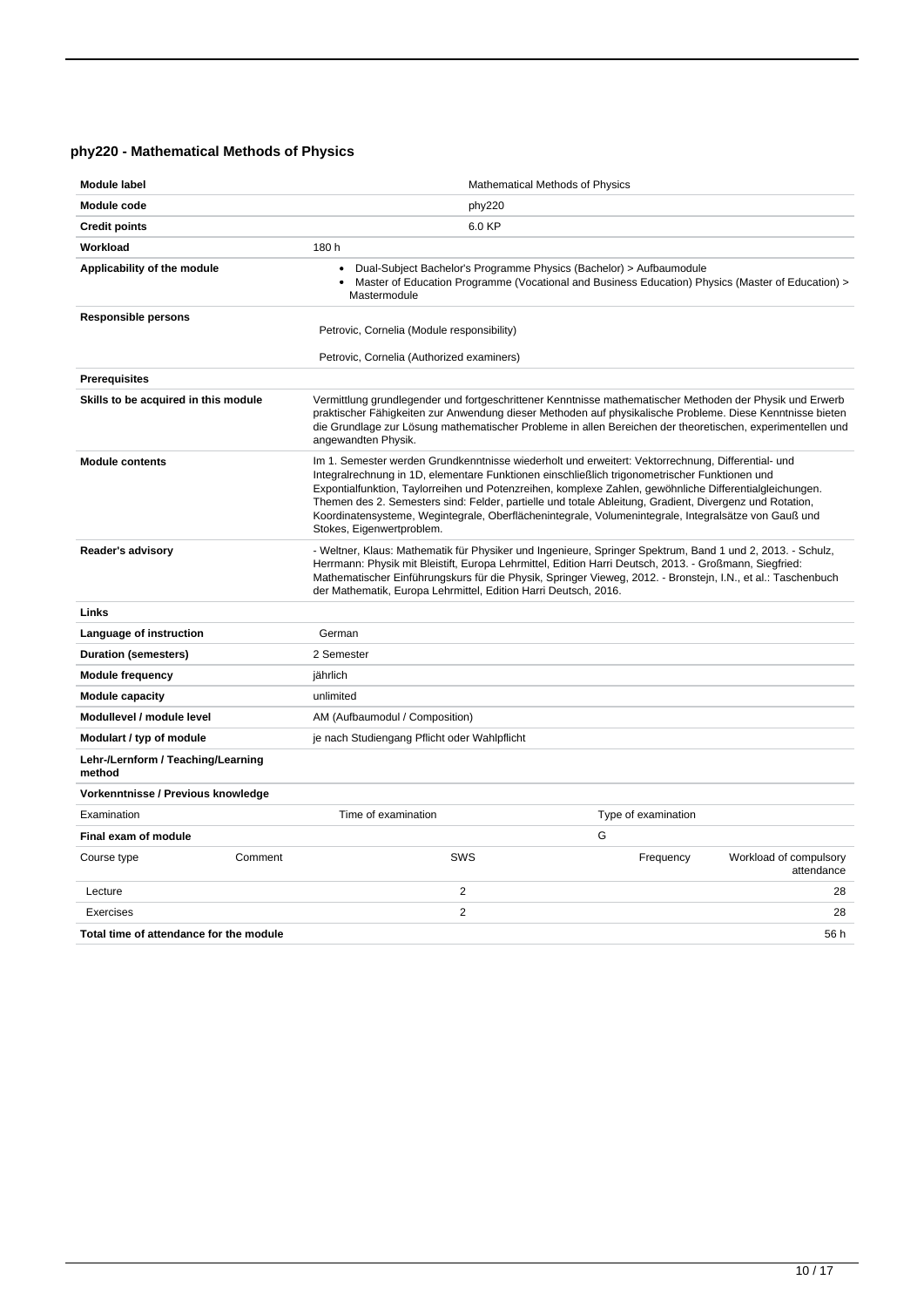# <span id="page-10-0"></span>**phy250 - Theoretical Physics I (Mechanics)**

| Module label                                 |           | Theoretical Physics I (Mechanics)                                                                                                                                                                                                                                                                                                                                                                                              |    |                     |                                      |
|----------------------------------------------|-----------|--------------------------------------------------------------------------------------------------------------------------------------------------------------------------------------------------------------------------------------------------------------------------------------------------------------------------------------------------------------------------------------------------------------------------------|----|---------------------|--------------------------------------|
| Module code                                  |           | phy250                                                                                                                                                                                                                                                                                                                                                                                                                         |    |                     |                                      |
| <b>Credit points</b>                         |           | 7.0 KP                                                                                                                                                                                                                                                                                                                                                                                                                         |    |                     |                                      |
| Workload                                     |           | 210 h                                                                                                                                                                                                                                                                                                                                                                                                                          |    |                     |                                      |
| Applicability of the module                  |           | Dual-Subject Bachelor's Programme Physics (Bachelor) > Aufbaumodule<br>$\bullet$<br>Master of Education Programme (Vocational and Business Education) Physics (Master of Education) ><br>$\bullet$<br>Mastermodule                                                                                                                                                                                                             |    |                     |                                      |
| <b>Responsible persons</b>                   |           | Petrovic, Cornelia (Module responsibility)                                                                                                                                                                                                                                                                                                                                                                                     |    |                     |                                      |
| <b>Prerequisites</b>                         |           |                                                                                                                                                                                                                                                                                                                                                                                                                                |    |                     |                                      |
| Skills to be acquired in this module         |           | Es werden grundlegende Prinzipien der Klassischen Mechanik (Erhaltungssätze, Bewegungsgleichungen,<br>Symmetrien u.a.) sowie der Physik nichtlinearer Systeme (empfindliche Abhängigkeit von Anfangsdaten,<br>Selbstähnlichkeit u.a.) vermittelt.                                                                                                                                                                              |    |                     |                                      |
| <b>Module contents</b>                       |           | Behandlung grundlegender Strukturen und Konzepte der Klassischen Mechanik (Newton-, Lagrange- und<br>Hamilton-Formalismus u.a.) und der Physik nichtlinearer Systeme (chaotische Orbits und Attraktoren,<br>Bifurkationen, Fraktale u.a.). Die erlernten Methoden werden in den Ubungen auf grundlegende Probleme<br>angewendet.                                                                                               |    |                     |                                      |
| Reader's advisory                            |           | Nolting, Wolfgang: Grundkurs Theoretische Physik Bd. 1 (Klassische Mechanik) und Bd. 2 (Analytische<br>Mechanik), Springer (Berlin) 2002.; Kuypers, Friedhelm: Klassische Mechanik, Wiley-VCH (Weinheim) 2005;<br>Fließbach, Torsten: Lehrbuch zur theoretischen Physik Bd. 1 Mechanik, Elsevier/Spektrum (München) 2003;<br>Alligood, Kathleen et al.: Chaos - An Introduction to Dynamical Systems, Springer (New York) 1996 |    |                     |                                      |
| Links                                        |           | http://www.physik.uni-oldenburg.de/institut                                                                                                                                                                                                                                                                                                                                                                                    |    |                     |                                      |
| Language of instruction                      |           | German                                                                                                                                                                                                                                                                                                                                                                                                                         |    |                     |                                      |
| Duration (semesters)                         |           | 1 Semester                                                                                                                                                                                                                                                                                                                                                                                                                     |    |                     |                                      |
| <b>Module frequency</b>                      | jährlich  |                                                                                                                                                                                                                                                                                                                                                                                                                                |    |                     |                                      |
| <b>Module capacity</b>                       | unlimited |                                                                                                                                                                                                                                                                                                                                                                                                                                |    |                     |                                      |
| Modullevel / module level                    |           |                                                                                                                                                                                                                                                                                                                                                                                                                                |    |                     |                                      |
| Modulart / typ of module                     |           |                                                                                                                                                                                                                                                                                                                                                                                                                                |    |                     |                                      |
| Lehr-/Lernform / Teaching/Learning<br>method |           |                                                                                                                                                                                                                                                                                                                                                                                                                                |    |                     |                                      |
| Vorkenntnisse / Previous knowledge           |           |                                                                                                                                                                                                                                                                                                                                                                                                                                |    |                     |                                      |
| Examination                                  |           | Time of examination                                                                                                                                                                                                                                                                                                                                                                                                            |    | Type of examination |                                      |
| Final exam of module                         |           | Nach Ende der Veranstaltungszeit.                                                                                                                                                                                                                                                                                                                                                                                              | KL |                     |                                      |
| Course type                                  | Comment   | SWS                                                                                                                                                                                                                                                                                                                                                                                                                            |    | Frequency           | Workload of compulsory<br>attendance |
| Lecture                                      |           | 3                                                                                                                                                                                                                                                                                                                                                                                                                              |    |                     | 42                                   |
| Exercises                                    |           | 2                                                                                                                                                                                                                                                                                                                                                                                                                              |    |                     | 28                                   |
| Total time of attendance for the module      |           |                                                                                                                                                                                                                                                                                                                                                                                                                                |    |                     | 70 h                                 |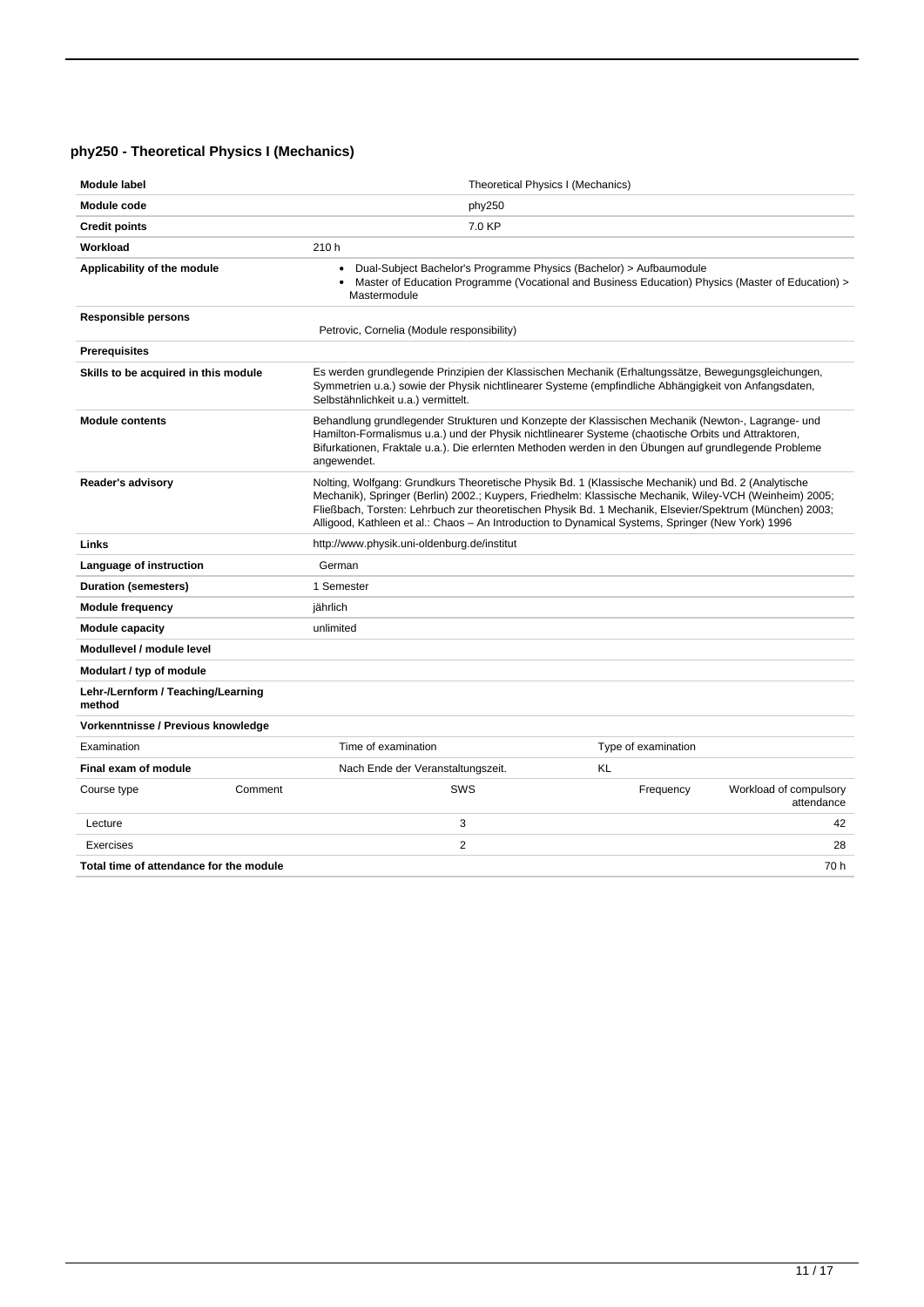# <span id="page-11-0"></span>**phy251 - Theoretical Physics I (Mechanics)**

| Module label                                 | Theoretical Physics I (Mechanics)                                                                                                                                                                                                                                                                                                                                                                                                 |                                                                                                   |
|----------------------------------------------|-----------------------------------------------------------------------------------------------------------------------------------------------------------------------------------------------------------------------------------------------------------------------------------------------------------------------------------------------------------------------------------------------------------------------------------|---------------------------------------------------------------------------------------------------|
| Module code                                  | phy251                                                                                                                                                                                                                                                                                                                                                                                                                            |                                                                                                   |
| <b>Credit points</b>                         | 6.0 KP                                                                                                                                                                                                                                                                                                                                                                                                                            |                                                                                                   |
| Workload                                     | 180 h                                                                                                                                                                                                                                                                                                                                                                                                                             |                                                                                                   |
| Applicability of the module                  | Dual-Subject Bachelor's Programme Physics (Bachelor) > Aufbaumodule<br>٠<br>Mastermodule                                                                                                                                                                                                                                                                                                                                          | Master of Education Programme (Vocational and Business Education) Physics (Master of Education) > |
| <b>Responsible persons</b>                   |                                                                                                                                                                                                                                                                                                                                                                                                                                   |                                                                                                   |
|                                              | Petrovic, Cornelia (Module responsibility)                                                                                                                                                                                                                                                                                                                                                                                        |                                                                                                   |
|                                              | Biehs, Svend-Age (Authorized examiners)                                                                                                                                                                                                                                                                                                                                                                                           |                                                                                                   |
|                                              | Cocchi, Caterina (Authorized examiners)                                                                                                                                                                                                                                                                                                                                                                                           |                                                                                                   |
|                                              | Engel, Andreas (Authorized examiners)                                                                                                                                                                                                                                                                                                                                                                                             |                                                                                                   |
|                                              | Hartmann, Alexander (Authorized examiners)                                                                                                                                                                                                                                                                                                                                                                                        |                                                                                                   |
|                                              | Holthaus, Martin (Authorized examiners)                                                                                                                                                                                                                                                                                                                                                                                           |                                                                                                   |
|                                              | Kunz-Drolshagen, Jutta (Authorized examiners)                                                                                                                                                                                                                                                                                                                                                                                     |                                                                                                   |
|                                              | Lämmerzahl, Claus (Authorized examiners)                                                                                                                                                                                                                                                                                                                                                                                          |                                                                                                   |
|                                              | Rosmej, Sebastian (Authorized examiners)                                                                                                                                                                                                                                                                                                                                                                                          |                                                                                                   |
|                                              | Solov'yov, Ilia (Authorized examiners)                                                                                                                                                                                                                                                                                                                                                                                            |                                                                                                   |
|                                              | Petrovic, Cornelia (Authorized examiners)                                                                                                                                                                                                                                                                                                                                                                                         |                                                                                                   |
| <b>Prerequisites</b>                         | Mathematische Methoden der Physik I und II                                                                                                                                                                                                                                                                                                                                                                                        |                                                                                                   |
| Skills to be acquired in this module         | Es werden grundlegende Prinzipien der Klassischen Mechanik (Erhaltungssätze, Bewegungsgleichungen,<br>Symmetrien u.a.) sowie der Physik nichtlinearer Systeme (empfindliche Abhängigkeit von Anfangsdaten,<br>Selbstähnlichkeit u.a.) vermittelt.                                                                                                                                                                                 |                                                                                                   |
| <b>Module contents</b>                       | Behandlung grundlegender Strukturen und Konzepte der Klassischen Mechanik (Newton-, Lagrange- und<br>Hamilton-Formalismus u.a.) und der Physik nichtlinearer Systeme (chaotische Orbits und Attraktoren,<br>Bifurkationen, Fraktale u.a.). Die erlernten Methoden werden in den Ubungen auf grundlegende Probleme<br>angewendet.                                                                                                  |                                                                                                   |
| Reader's advisory                            | - Nolting, Wolfgang: Grundkurs Theoretische Physik Bd. 1 (Klassische Mechanik) und Bd. 2 (Analytische<br>Mechanik), Springer (Berlin) 2002. - Kuypers, Friedhelm: Klassische Mechanik, Wiley-VCH (Weinheim) 2005 -<br>Fließbach, Torsten: Lehrbuch zur theoretischen Physik Bd. 1 Mechanik, Elsevier/Spektrum (München) 2003 -<br>Alligood, Kathleen et al.: Chaos An Introduction to Dynamical Systems, Springer (New York) 1996 |                                                                                                   |
| Links                                        |                                                                                                                                                                                                                                                                                                                                                                                                                                   |                                                                                                   |
| Language of instruction                      | German                                                                                                                                                                                                                                                                                                                                                                                                                            |                                                                                                   |
| Duration (semesters)                         | 1 Semester                                                                                                                                                                                                                                                                                                                                                                                                                        |                                                                                                   |
| <b>Module frequency</b>                      | jährlich                                                                                                                                                                                                                                                                                                                                                                                                                          |                                                                                                   |
| <b>Module capacity</b>                       | unlimited                                                                                                                                                                                                                                                                                                                                                                                                                         |                                                                                                   |
| Modullevel / module level                    | AM (Aufbaumodul / Composition)                                                                                                                                                                                                                                                                                                                                                                                                    |                                                                                                   |
| Modulart / typ of module                     | je nach Studiengang Pflicht oder Wahlpflicht                                                                                                                                                                                                                                                                                                                                                                                      |                                                                                                   |
| Lehr-/Lernform / Teaching/Learning<br>method |                                                                                                                                                                                                                                                                                                                                                                                                                                   |                                                                                                   |
| Vorkenntnisse / Previous knowledge           |                                                                                                                                                                                                                                                                                                                                                                                                                                   |                                                                                                   |
| Examination                                  | Time of examination                                                                                                                                                                                                                                                                                                                                                                                                               | Type of examination                                                                               |
| Final exam of module                         |                                                                                                                                                                                                                                                                                                                                                                                                                                   | KL                                                                                                |
| Comment<br>Course type                       | SWS                                                                                                                                                                                                                                                                                                                                                                                                                               | Workload of compulsory<br>Frequency<br>attendance                                                 |
| Lecture                                      | 3                                                                                                                                                                                                                                                                                                                                                                                                                                 | 42                                                                                                |
| Exercises                                    | 2                                                                                                                                                                                                                                                                                                                                                                                                                                 | 28                                                                                                |
| Total time of attendance for the module      |                                                                                                                                                                                                                                                                                                                                                                                                                                   | 70 h                                                                                              |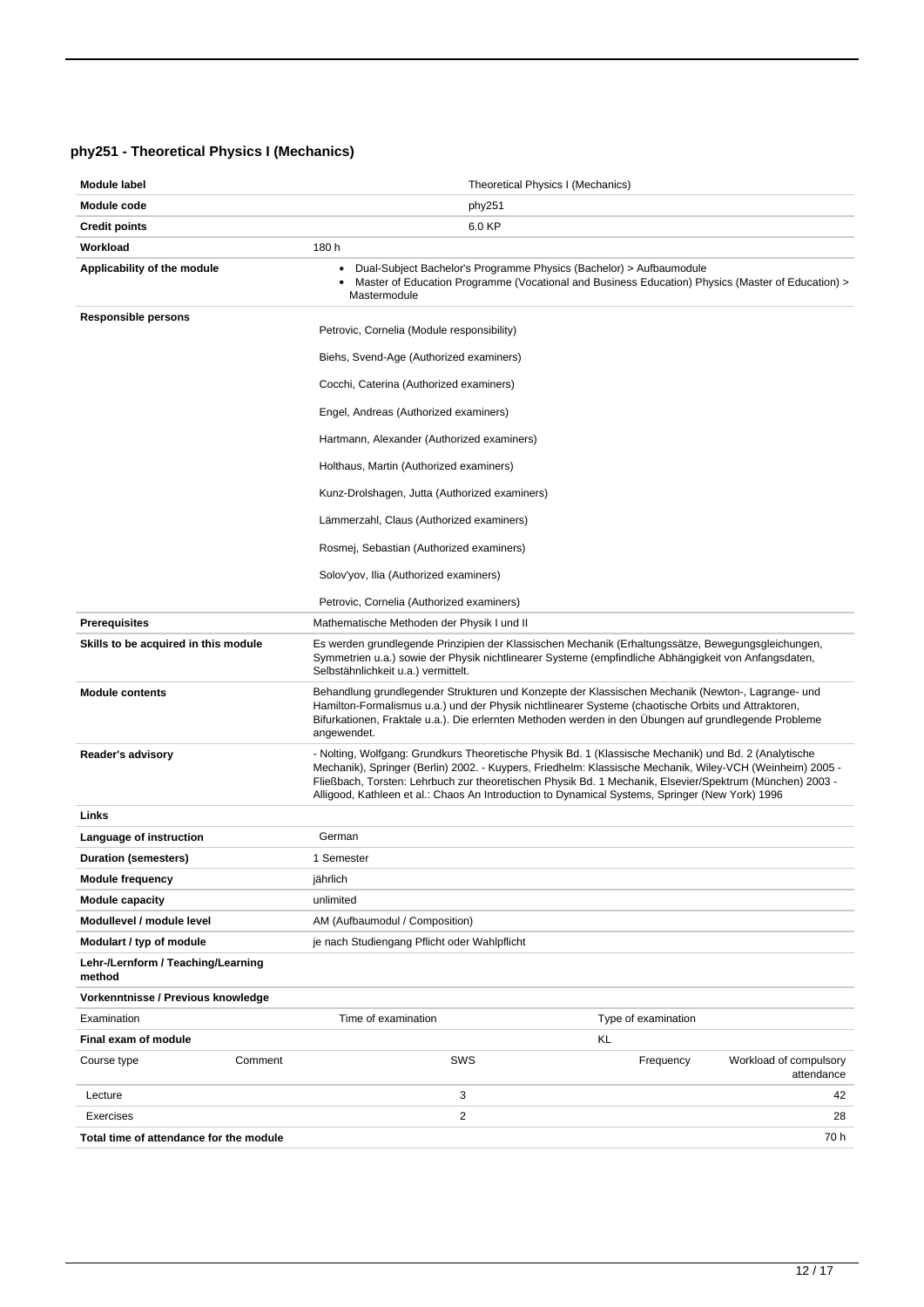# <span id="page-12-0"></span>**phy410 - Modern Physics and its Educational Structuring**

| Module label                | Modern Physics and its Educational Structuring                                                                                                                                                                                                                                                                                      |  |  |
|-----------------------------|-------------------------------------------------------------------------------------------------------------------------------------------------------------------------------------------------------------------------------------------------------------------------------------------------------------------------------------|--|--|
| Module code                 | phy410                                                                                                                                                                                                                                                                                                                              |  |  |
| <b>Credit points</b>        | 6.0 KP                                                                                                                                                                                                                                                                                                                              |  |  |
| Workload                    | 180 h<br>Präsenzzeit: 56 h<br>Selbstlernzeit: 124h<br>$\lambda$                                                                                                                                                                                                                                                                     |  |  |
| Applicability of the module | Master of Education Programme (Gymnasium) Physics (Master of Education) > Mastermodule<br>٠<br>Master of Education Programme (Hauptschule and Realschule) Physics (Master of Education) ><br>٠<br>Mastermodule<br>Master of Education Programme (Vocational and Business Education) Physics (Master of Education) ><br>Mastermodule |  |  |
| <b>Responsible persons</b>  | Komorek, Michael (Module responsibility)                                                                                                                                                                                                                                                                                            |  |  |
|                             | Bayer, Tim-Daniel (Authorized examiners)                                                                                                                                                                                                                                                                                            |  |  |
|                             | Biehs, Svend-Age (Authorized examiners)                                                                                                                                                                                                                                                                                             |  |  |
|                             | Bliesmer, Kai (Authorized examiners)                                                                                                                                                                                                                                                                                                |  |  |
|                             | Engel, Andreas (Authorized examiners)                                                                                                                                                                                                                                                                                               |  |  |
|                             | Cocchi, Caterina (Authorized examiners)                                                                                                                                                                                                                                                                                             |  |  |
|                             | Engels, Wolfgang (Authorized examiners)                                                                                                                                                                                                                                                                                             |  |  |
|                             | Gülker, Gerd (Authorized examiners)                                                                                                                                                                                                                                                                                                 |  |  |
|                             | Englert, Lars (Authorized examiners)                                                                                                                                                                                                                                                                                                |  |  |
|                             | Hannibal, Ludger (Authorized examiners)                                                                                                                                                                                                                                                                                             |  |  |
|                             | Hartmann, Alexander (Authorized examiners)                                                                                                                                                                                                                                                                                          |  |  |
|                             | Hölling, Michael (Authorized examiners)                                                                                                                                                                                                                                                                                             |  |  |
|                             | Hofmann, Josefine (Authorized examiners)                                                                                                                                                                                                                                                                                            |  |  |
|                             | Holthaus, Martin (Authorized examiners)                                                                                                                                                                                                                                                                                             |  |  |
|                             | Kittel, Achim (Authorized examiners)                                                                                                                                                                                                                                                                                                |  |  |
|                             | Komorek, Michael (Authorized examiners)                                                                                                                                                                                                                                                                                             |  |  |
|                             | Kunz-Drolshagen, Jutta (Authorized examiners)                                                                                                                                                                                                                                                                                       |  |  |
|                             | Lammerzahl, Claus (Authorized examiners)                                                                                                                                                                                                                                                                                            |  |  |
|                             | Lienau, Christoph (Authorized examiners)                                                                                                                                                                                                                                                                                            |  |  |
|                             | Nilius, Niklas (Authorized examiners)                                                                                                                                                                                                                                                                                               |  |  |
|                             | Peinke, Joachim (Authorized examiners)                                                                                                                                                                                                                                                                                              |  |  |
|                             | Poppe, Björn (Authorized examiners)                                                                                                                                                                                                                                                                                                 |  |  |
|                             | Richter, Christiane (Authorized examiners)                                                                                                                                                                                                                                                                                          |  |  |
|                             | Rieß, Falk (Authorized examiners)                                                                                                                                                                                                                                                                                                   |  |  |
|                             | Sajons, Christin Marie (Authorized examiners)                                                                                                                                                                                                                                                                                       |  |  |
|                             | Schäfer, Sascha (Authorized examiners)                                                                                                                                                                                                                                                                                              |  |  |
|                             | Singh, Rajinder (Authorized examiners)                                                                                                                                                                                                                                                                                              |  |  |
|                             | Solov'yov, Ilia (Authorized examiners)                                                                                                                                                                                                                                                                                              |  |  |
|                             | Wollenhaupt, Matthias (Authorized examiners)                                                                                                                                                                                                                                                                                        |  |  |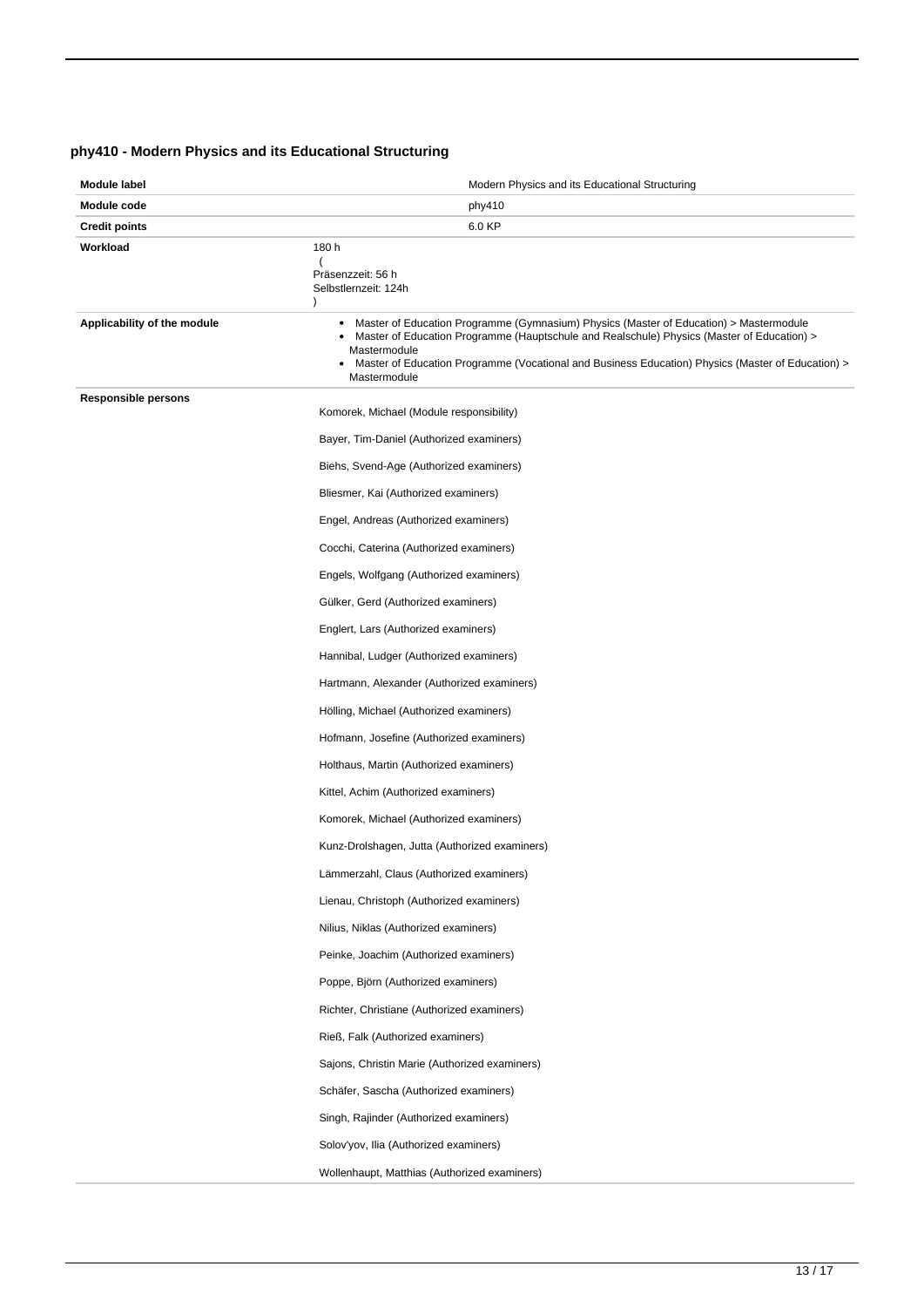| <b>Prerequisites</b>                         |         | fachliche und fachdidaktische Bachelormodule                                                                                                                                                                                                                                                                                                                                                                                                                                                                                                                                                                                                  |                     |                                      |
|----------------------------------------------|---------|-----------------------------------------------------------------------------------------------------------------------------------------------------------------------------------------------------------------------------------------------------------------------------------------------------------------------------------------------------------------------------------------------------------------------------------------------------------------------------------------------------------------------------------------------------------------------------------------------------------------------------------------------|---------------------|--------------------------------------|
| Skills to be acquired in this module         |         | Es werden berufsbezogene Kompetenzen zukünftiger Physiklehrerinnen und -lehrer bei der Vermittlung<br>moderner physikalische Konzepte und Methoden entwickelt; insbesondere werden Kompetenzen der<br>Elementarisierung und der Erstellung von Lernmaterial aufgebaut. Der Bezug von Moderne Physik zu einer<br>Bildung für nachhaltige Entwicklungen wird hergestellt und kann vertreten werden.                                                                                                                                                                                                                                             |                     |                                      |
| <b>Module contents</b>                       |         | Die moderne Physik (u.a. Quantenphysik, Atomphysik, Festkör-perphysik, Relativitätstheorie, Physik der<br>Strukturbildungen, nicht-lineare Physik, Kosmologie) hat das naturwissenschaftliche Welt-bild tief greifend<br>verändert; zudem sind zahlreiche technische oder medizinische Anwendung ohne moderne Physik nicht<br>denkbar; in der Veranstaltung werden fachdidaktische Wege vorgestellt und reflektiert, wie moderne<br>physikalische Inhalte im Physikunterricht der verschiedenen Schulstufen und -formen vermittelt werden können.                                                                                             |                     |                                      |
| Reader's advisory                            |         | Variabel, je nach Themengebiet<br>Veranstaltungsreader und Bergmann<br>Bergmann-Schaefer: Experimentalphysik, 2008<br>W. Demtröder: Experimentalphysik, Band 1: Mechanik, BIS, 2006<br>W. Demtröder: Experimentalphysik, Band 2: Elektrizität und Optik. Springer, Berlin, BIS, 2006<br>W. Demtröder: Experimentalphysik, Band 3: Atome, Moleküle, Festkörper. Springer, Berlin, BIS, 2006<br>D. Halliday, R. Resnick, J. Walker, S. W. Koch: Physik. Wiley-VCH, Weinheim, BIS, 2009<br>D. Meschede: Gerthsen, Physik. Springer, Berlin, BIS ·P. A. Tipler, G. Mosca, D. Pelte, M. Basler: Physik.<br>Spektrum Akademischer Verlag, BIS, 2009 |                     |                                      |
| Links                                        |         |                                                                                                                                                                                                                                                                                                                                                                                                                                                                                                                                                                                                                                               |                     |                                      |
| Languages of instruction                     |         |                                                                                                                                                                                                                                                                                                                                                                                                                                                                                                                                                                                                                                               |                     |                                      |
| <b>Duration (semesters)</b>                  |         | 1 Semester                                                                                                                                                                                                                                                                                                                                                                                                                                                                                                                                                                                                                                    |                     |                                      |
| <b>Module frequency</b>                      |         |                                                                                                                                                                                                                                                                                                                                                                                                                                                                                                                                                                                                                                               |                     |                                      |
| <b>Module capacity</b>                       |         | unlimited                                                                                                                                                                                                                                                                                                                                                                                                                                                                                                                                                                                                                                     |                     |                                      |
| Modullevel / module level                    |         | MM (Mastermodul / Master module)                                                                                                                                                                                                                                                                                                                                                                                                                                                                                                                                                                                                              |                     |                                      |
| Modulart / typ of module                     |         | je nach Studiengang Pflicht oder Wahlpflicht                                                                                                                                                                                                                                                                                                                                                                                                                                                                                                                                                                                                  |                     |                                      |
| Lehr-/Lernform / Teaching/Learning<br>method |         | Vorlesung und Seminar                                                                                                                                                                                                                                                                                                                                                                                                                                                                                                                                                                                                                         |                     |                                      |
| Vorkenntnisse / Previous knowledge           |         |                                                                                                                                                                                                                                                                                                                                                                                                                                                                                                                                                                                                                                               |                     |                                      |
| Examination                                  |         | Time of examination                                                                                                                                                                                                                                                                                                                                                                                                                                                                                                                                                                                                                           | Type of examination |                                      |
| Final exam of module                         |         |                                                                                                                                                                                                                                                                                                                                                                                                                                                                                                                                                                                                                                               | G                   |                                      |
| Course type                                  | Comment | SWS                                                                                                                                                                                                                                                                                                                                                                                                                                                                                                                                                                                                                                           | Frequency           | Workload of compulsory<br>attendance |
| Lecture                                      |         | 2                                                                                                                                                                                                                                                                                                                                                                                                                                                                                                                                                                                                                                             | SuSe or WiSe        | 28                                   |

| Total time of attendance for the module | 56 h |
|-----------------------------------------|------|
|                                         |      |
|                                         |      |
|                                         |      |
|                                         |      |

Exercises 28 November 28 November 28 November 28 November 28 November 28 November 28 November 28 November 28 November 28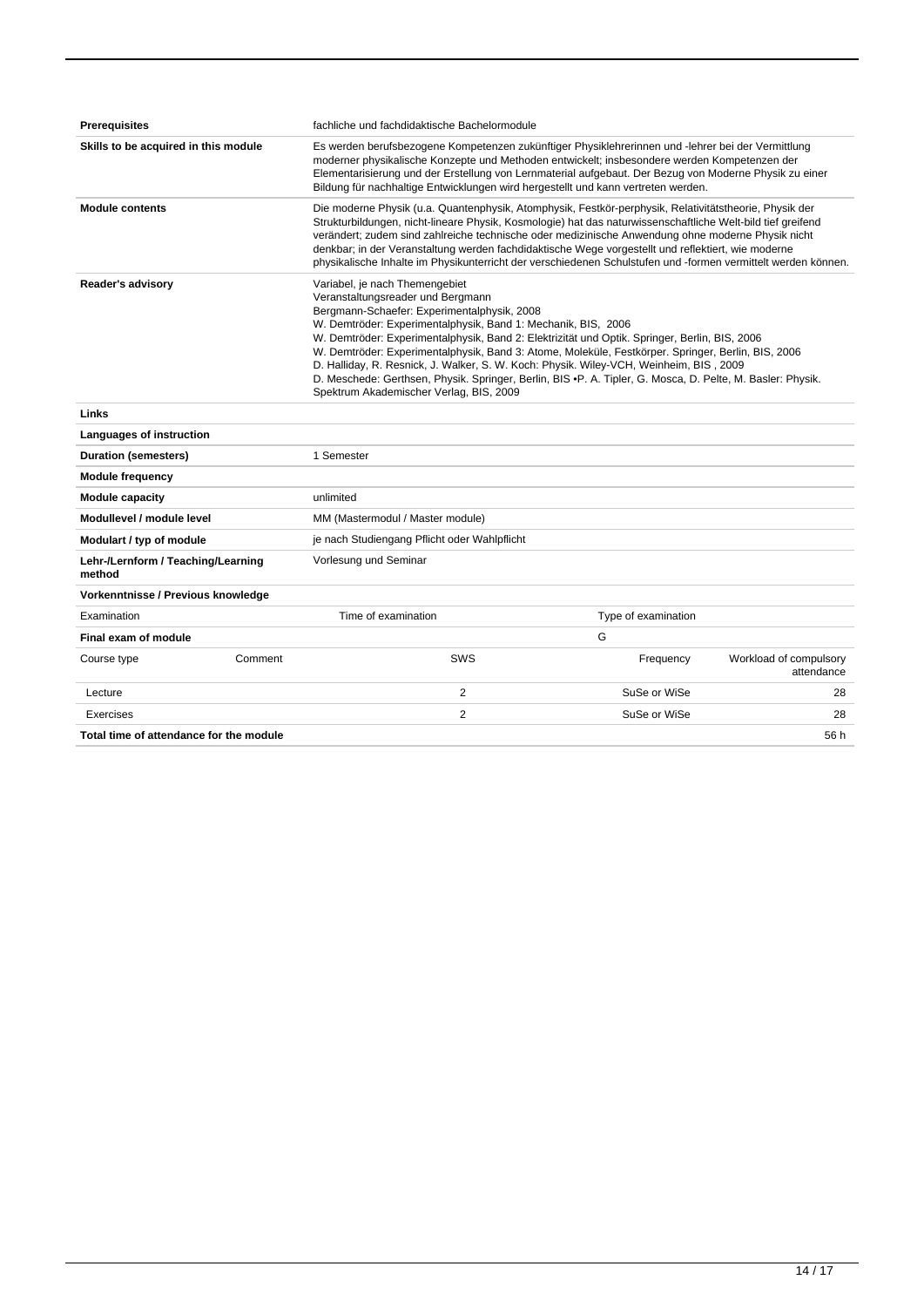# <span id="page-14-0"></span>**phy430 - Theoretical Physics II:Electrodynamics**

| <b>Module label</b>                          | Theoretical Physics II: Electrodynamics                                                                                                                                                                                                                                                                                                                                                                       |                                                   |  |  |
|----------------------------------------------|---------------------------------------------------------------------------------------------------------------------------------------------------------------------------------------------------------------------------------------------------------------------------------------------------------------------------------------------------------------------------------------------------------------|---------------------------------------------------|--|--|
| Module code                                  | phy430                                                                                                                                                                                                                                                                                                                                                                                                        |                                                   |  |  |
| <b>Credit points</b>                         | 6.0 KP                                                                                                                                                                                                                                                                                                                                                                                                        |                                                   |  |  |
| Workload                                     | 180 h                                                                                                                                                                                                                                                                                                                                                                                                         |                                                   |  |  |
| Applicability of the module                  | Master of Education Programme (Gymnasium) Physics (Master of Education) > Mastermodule<br>$\bullet$<br>Master of Education Programme (Vocational and Business Education) Physics (Master of Education) ><br>$\bullet$<br>Mastermodule                                                                                                                                                                         |                                                   |  |  |
| <b>Responsible persons</b>                   | Petrovic, Cornelia (Module responsibility)                                                                                                                                                                                                                                                                                                                                                                    |                                                   |  |  |
|                                              | Petrovic, Cornelia (Authorized examiners)                                                                                                                                                                                                                                                                                                                                                                     |                                                   |  |  |
| <b>Prerequisites</b>                         |                                                                                                                                                                                                                                                                                                                                                                                                               |                                                   |  |  |
| Skills to be acquired in this module         | Die Studierenden erwerben die nötigen Kompetenzen, die Anwendungssituationen der Elektrodynamik<br>erkennen und Standardprobleme lösen zu können sowie den Stoff geeignet vermitteln zu können.                                                                                                                                                                                                               |                                                   |  |  |
| <b>Module contents</b>                       | Grundlegende Konzepte und Strukturen der klassischen Elektrodynamik und der Speziellen Relativitätstheorie<br>(Feldbegriff, Potentiale, Randwertprobleme, Eichungen, Wellen, Felder bewegter Ladungen, Elektrodynamik in<br>Materie, Unterscheidung relativistischer/nichtrelativistischer Bereiche; Lorentz-Transformationen, relativistische<br>Kausalität)                                                 |                                                   |  |  |
| Reader's advisory                            | - T. Fließbach: Elektrodynamik, Spektrum Verlag, 2012 - W. Nolting: Grundkurs Theoretische Physik 3<br>(Elektrodynamik) und 4 (Spezielle Relativitätstheorie, Thermodynamik), Springer Verlag, 2013 - J.D. Jackson:<br>Klassische Elektrodynamik, de Gruyter, 2013 - R.P. Feynman et al.: Vorlesungen über Physik, Band 2,<br>Oldenbourg, 2007 - A.P. French: Die spezielle Relativitätstheorie, Vieweg, 1986 |                                                   |  |  |
| Links                                        | http://www.physik.uni-oldenburg.de/institut                                                                                                                                                                                                                                                                                                                                                                   |                                                   |  |  |
| Language of instruction                      | German                                                                                                                                                                                                                                                                                                                                                                                                        |                                                   |  |  |
| Duration (semesters)                         | 1 Semester                                                                                                                                                                                                                                                                                                                                                                                                    |                                                   |  |  |
| <b>Module frequency</b>                      | jährlich                                                                                                                                                                                                                                                                                                                                                                                                      |                                                   |  |  |
| <b>Module capacity</b>                       | unlimited                                                                                                                                                                                                                                                                                                                                                                                                     |                                                   |  |  |
| Modullevel / module level                    |                                                                                                                                                                                                                                                                                                                                                                                                               |                                                   |  |  |
| Modulart / typ of module                     | je nach Studiengang Pflicht oder Wahlpflicht                                                                                                                                                                                                                                                                                                                                                                  |                                                   |  |  |
| Lehr-/Lernform / Teaching/Learning<br>method |                                                                                                                                                                                                                                                                                                                                                                                                               |                                                   |  |  |
| Vorkenntnisse / Previous knowledge           |                                                                                                                                                                                                                                                                                                                                                                                                               |                                                   |  |  |
| Time of examination<br>Examination           |                                                                                                                                                                                                                                                                                                                                                                                                               | Type of examination                               |  |  |
| Final exam of module                         |                                                                                                                                                                                                                                                                                                                                                                                                               | <b>KL</b>                                         |  |  |
| Course type<br>Comment                       | SWS                                                                                                                                                                                                                                                                                                                                                                                                           | Frequency<br>Workload of compulsory<br>attendance |  |  |
| Lecture                                      | 2                                                                                                                                                                                                                                                                                                                                                                                                             | 28                                                |  |  |
| Exercises                                    | $\overline{2}$                                                                                                                                                                                                                                                                                                                                                                                                | 28                                                |  |  |
| Total time of attendance for the module      |                                                                                                                                                                                                                                                                                                                                                                                                               | 56 h                                              |  |  |